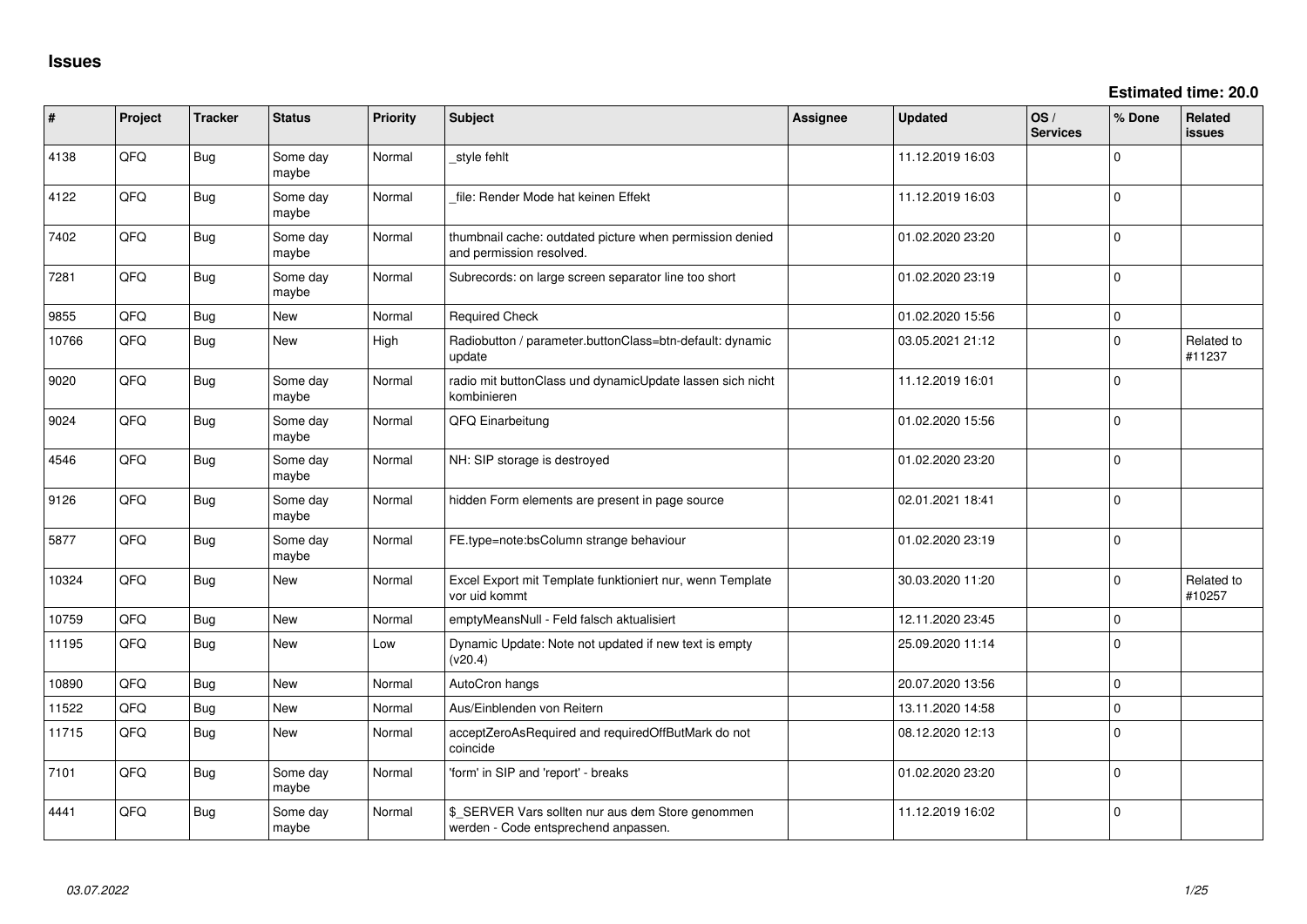| #     | Project | <b>Tracker</b> | <b>Status</b>     | <b>Priority</b> | <b>Subject</b>                                                                     | Assignee | <b>Updated</b>   | OS/<br><b>Services</b> | % Done      | Related<br><b>issues</b>                    |
|-------|---------|----------------|-------------------|-----------------|------------------------------------------------------------------------------------|----------|------------------|------------------------|-------------|---------------------------------------------|
| 5342  | QFQ     | Feature        | Some day<br>maybe | Normal          | link - with HTML Attributes                                                        |          | 01.02.2020 23:20 |                        | $\Omega$    | Related to<br>#14077                        |
| 11850 | QFQ     | Feature        | New               | Urgent          | Wizard Form: basierend auf einer Tabelle eine Form<br>anlegen.                     |          | 03.05.2021 21:12 |                        | $\Omega$    | Blocked by<br>#8082                         |
| 6704  | QFQ     | Feature        | Some day<br>maybe | Normal          | Upload Mode: Bilder in Notizen rechts sollen aktuellen<br>Upload repräsentieren.   |          | 01.02.2020 23:19 |                        | $\Omega$    | Related to<br>#3264                         |
| 5805  | QFQ     | Feature        | Some day<br>maybe | Normal          | TypeAHead SQL value instead of key stored                                          |          | 01.02.2020 23:19 |                        | $\Omega$    | Related to<br>#5444                         |
| 5895  | QFQ     | Feature        | Some day<br>maybe | Normal          | Tutorial: List of all QFQ Features                                                 |          | 01.02.2020 23:19 |                        | $\mathbf 0$ |                                             |
| 5452  | QFQ     | Feature        | Some day<br>maybe | Normal          | Thumbnails from PDF: bad quality                                                   |          | 01.02.2020 23:20 |                        | $\mathbf 0$ |                                             |
| 8056  | QFQ     | Feature        | Some day<br>maybe | Normal          | Termin Organisation (Reservation)                                                  |          | 01.02.2020 23:19 |                        | $\Omega$    | Related to<br>#8658                         |
| 4816  | QFQ     | Feature        | Some day<br>maybe | Normal          | Templates for QFQ Reports (Tables, Radios, )                                       |          | 01.02.2020 23:20 |                        | $\mathbf 0$ |                                             |
| 10345 | QFQ     | Feature        | <b>New</b>        | Normal          | Templates - Patterns QFQ Style                                                     |          | 03.05.2021 21:01 |                        | $\Omega$    | Related to<br>#10713                        |
| 4445  | QFQ     | Feature        | Some day<br>maybe | Normal          | template group: Option to simulate fieldset                                        |          | 28.06.2021 14:11 |                        | $\mathbf 0$ |                                             |
| 10114 | QFQ     | Feature        | <b>New</b>        | High            | Symbol (Link): 'G:' (Glyphicon) replaced by 'i:' (icon)                            |          | 07.12.2021 17:19 |                        | $\mathbf 0$ | Related to<br>#3797,<br>Related to<br>#4194 |
| 12135 | QFQ     | Feature        | <b>New</b>        | Normal          | Subrecord: Notiz                                                                   |          | 24.04.2021 16:58 |                        | $\mathbf 0$ |                                             |
| 4442  | QFQ     | Feature        | Some day<br>maybe | Normal          | Special Column Name: link - new symbol G (Glyph) to<br>choose any available symbol |          | 11.12.2019 16:02 |                        | $\Omega$    |                                             |
| 4551  | QFQ     | Feature        | Some day<br>maybe | Normal          | Set 'pills' via dynamicUpdate to show/hide/disabled                                |          | 01.02.2020 23:20 |                        | $\mathbf 0$ | Related to<br>#3752                         |
| 880   | QFQ     | Feature        | Some day<br>maybe | Urgent          | Security: PHP, SQL Injection, XSS                                                  |          | 03.05.2021 21:14 |                        | $\Omega$    | Related to<br>#14320                        |
| 7921  | QFQ     | Feature        | Some day<br>maybe | Normal          | Rest API Export: URL kuerzer machen                                                |          | 01.02.2020 23:19 |                        | $\Omega$    |                                             |
| 5129  | QFQ     | Feature        | Some day<br>maybe | Normal          | Reports: SQL fuer x Achse und y Achse                                              |          | 11.12.2019 16:02 |                        | $\Omega$    |                                             |
| 4435  | QFQ     | Feature        | Some day<br>maybe | Normal          | Report: striptags - specify allowed tags                                           |          | 01.02.2020 23:20 |                        | $\Omega$    |                                             |
| 11534 | QFQ     | Feature        | New               | Normal          | Report: Action on selected rows - Table batchprocessing<br>feature                 |          | 18.11.2020 08:15 |                        | $\mathbf 0$ |                                             |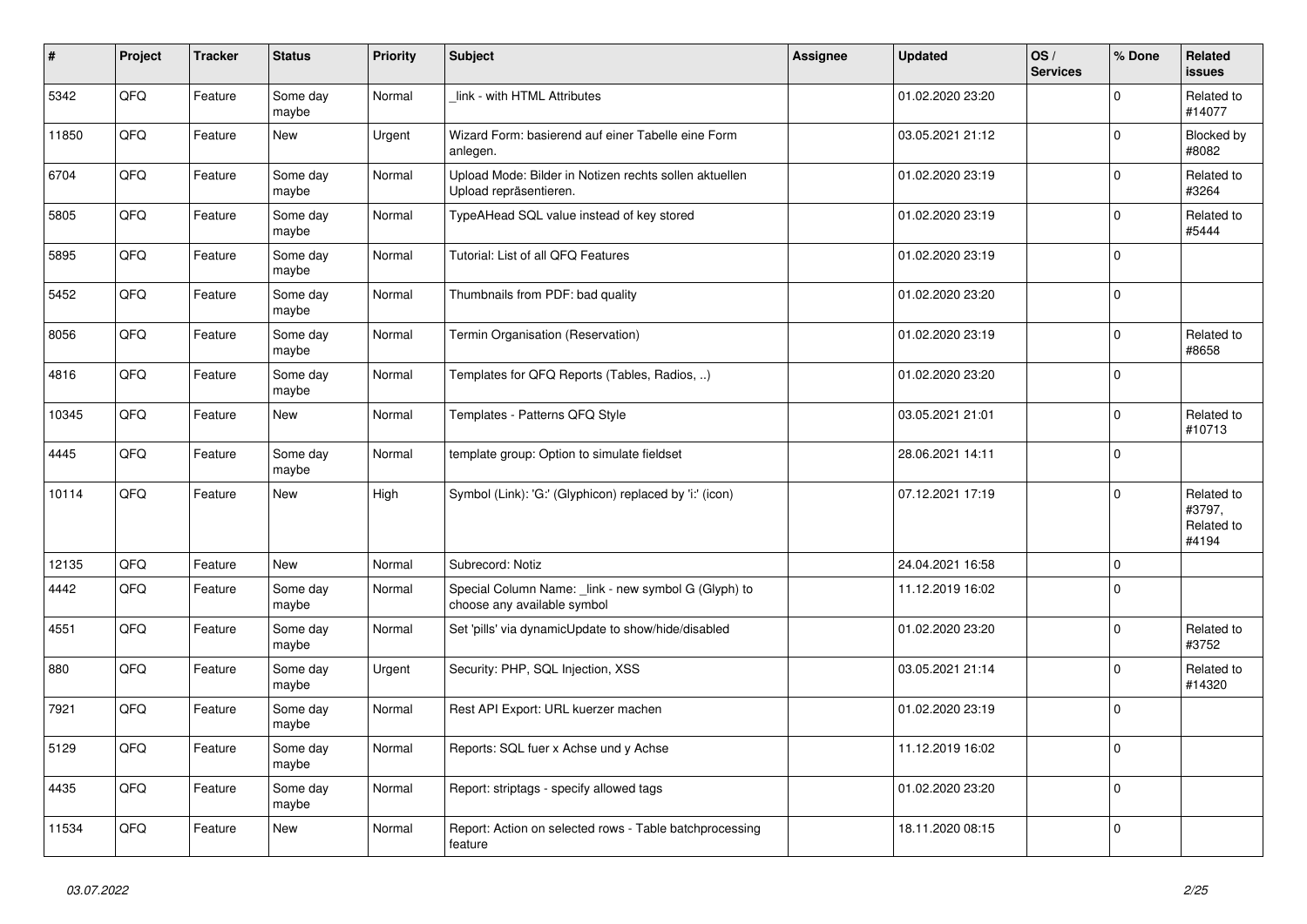| $\sharp$ | Project | <b>Tracker</b> | <b>Status</b>     | <b>Priority</b> | <b>Subject</b>                                                                                              | Assignee | <b>Updated</b>   | OS/<br><b>Services</b> | % Done       | Related<br>issues    |
|----------|---------|----------------|-------------------|-----------------|-------------------------------------------------------------------------------------------------------------|----------|------------------|------------------------|--------------|----------------------|
| 4640     | QFQ     | Feature        | Some day<br>maybe | Normal          | Rename System Forms                                                                                         |          | 01.02.2020 23:20 |                        | $\Omega$     |                      |
| 1623     | QFQ     | Feature        | Some day<br>maybe | Normal          | RealURL                                                                                                     |          | 11.12.2019 16:03 |                        | 30           |                      |
| 5851     | QFQ     | Feature        | Some day<br>maybe | Normal          | Queue System implementieren: MQTT, RabbitMQ                                                                 |          | 01.02.2020 23:20 |                        | $\Omega$     | Related to<br>#5715  |
| 7108     | QFQ     | Feature        | Some day<br>maybe | Normal          | QFQ Wrap Elements                                                                                           |          | 11.12.2019 16:01 |                        | $\mathbf 0$  |                      |
| 5892     | QFQ     | Feature        | Some day<br>maybe | Normal          | QFQ should use T3 API to manipulate FE GROUP<br>membership                                                  |          | 01.02.2020 23:20 |                        | $\mathbf 0$  |                      |
| 5160     | QFQ     | Feature        | Some day<br>maybe | Normal          | QFQ collaborative / together.js, ShareJS, y-js, collaborative,                                              |          | 11.12.2019 16:02 |                        | $\Omega$     |                      |
| 1234     | QFQ     | Feature        | Some day<br>maybe | Normal          | QF: Record numbering: Im Grid soll in Spalte 1optional die<br>laufende Nummer der Records angezeigt werden. |          | 01.02.2020 23:20 |                        | $\Omega$     |                      |
| 955      | QFQ     | Feature        | Some day<br>maybe | Normal          | QF: Notizen vor/nach dem Form                                                                               |          | 01.02.2020 23:20 |                        | $\mathbf 0$  |                      |
| 1251     | QFQ     | Feature        | Some day<br>maybe | Normal          | QF: Combo                                                                                                   |          | 11.12.2019 16:03 |                        | l 0          |                      |
| 1253     | QFQ     | Feature        | Some day<br>maybe | Normal          | QF: Colorpicker                                                                                             |          | 11.12.2019 16:03 |                        | $\mathbf{0}$ |                      |
| 3495     | QFQ     | Feature        | Some day<br>maybe | Normal          | Predifined Parameter werden nicht in '+' (add new record)<br>SIP gerendert.                                 |          | 11.12.2019 16:02 |                        | l 0          |                      |
| 10384    | QFQ     | Feature        | New               | Normal          | Parameter Exchange QFQ Instances                                                                            |          | 07.05.2020 09:38 |                        | $\mathbf 0$  |                      |
| 7229     | QFQ     | Feature        | Some day<br>maybe | Normal          | New FormElement.type: Button                                                                                |          | 01.02.2021 12:32 |                        | $\Omega$     |                      |
| 4446     | QFQ     | Feature        | Some day<br>maybe | Normal          | New FE get same feldContainerId as last modifed FE                                                          |          | 01.02.2020 23:20 |                        | $\mathbf 0$  |                      |
| 6084     | QFQ     | Feature        | Some day<br>maybe | Normal          | New escape type: 'D' - convert date                                                                         |          | 01.02.2020 23:19 |                        | l 0          |                      |
| 3646     | QFQ     | Feature        | Some day<br>maybe | Normal          | Moeglichkeit HTML Tags in Reports auszugeben (zu<br>enkodieren: htmlspecialchars)                           |          | 11.12.2019 16:02 |                        | $\mathbf{0}$ | Related to<br>#14320 |
| 4626     | QFQ     | Feature        | Some day<br>maybe | Normal          | Mobile View: 'classBody=qfq-form-right' makes no sense                                                      |          | 01.02.2020 23:20 |                        | l 0          |                      |
| 4027     | QFQ     | Feature        | Some day<br>maybe | Normal          | Missing: orange 'check' / 'bullet'                                                                          |          | 11.12.2019 16:03 |                        | $\mathbf 0$  |                      |
| 12039    | QFQ     | Feature        | New               | Normal          | Missing htmlSpecialChar() in pre processing on form submit                                                  |          | 18.02.2021 00:09 |                        | $\mathbf 0$  | Related to<br>#14320 |
| 7104     | QFQ     | Feature        | Some day<br>maybe | Normal          | Manual: hint about escaping if '\r' appears in mail body                                                    |          | 11.12.2019 16:01 |                        | 0            |                      |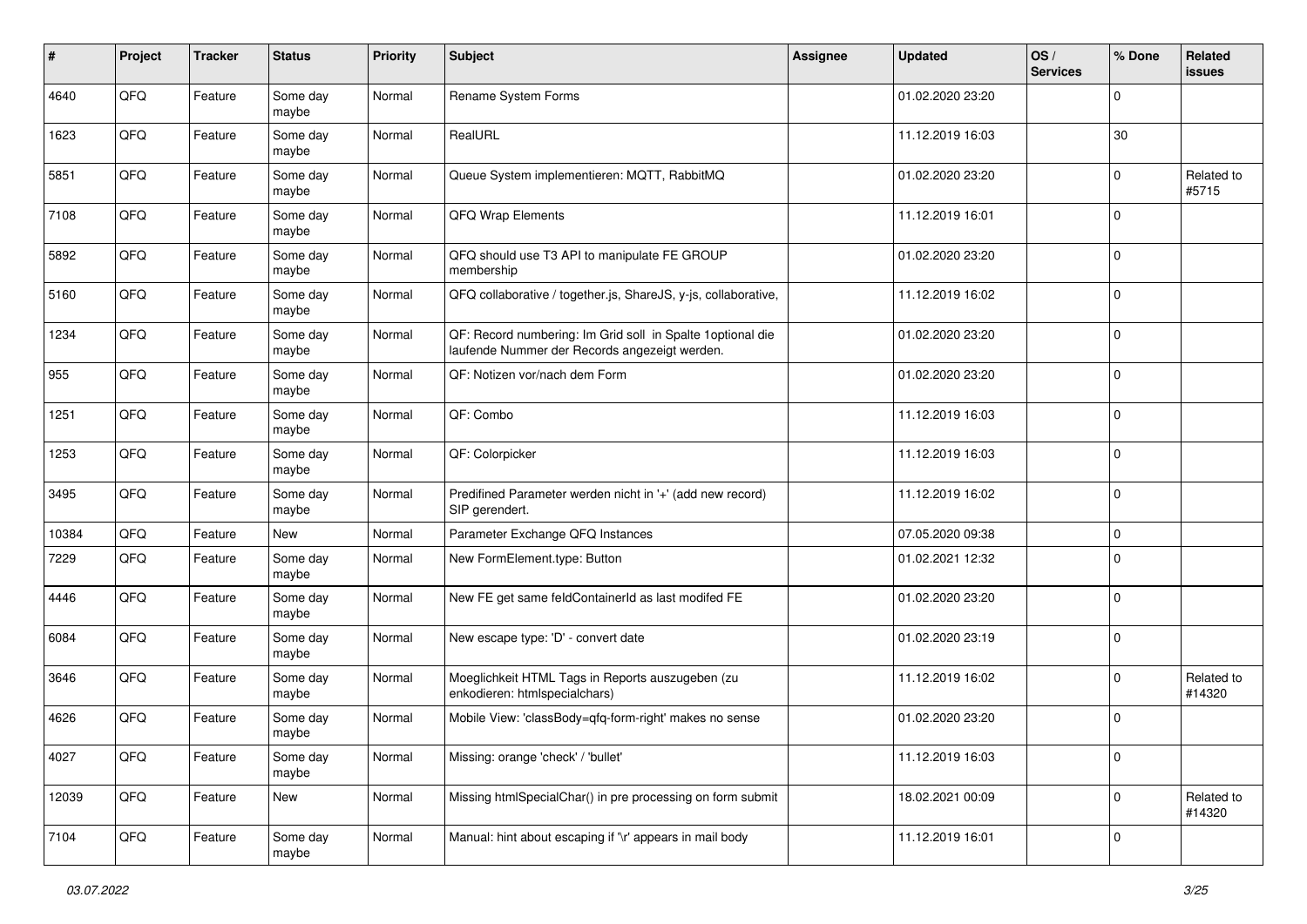| #     | Project | <b>Tracker</b> | <b>Status</b>     | <b>Priority</b> | <b>Subject</b>                                                                                                                                           | <b>Assignee</b> | <b>Updated</b>   | OS/<br><b>Services</b> | % Done         | Related<br><b>issues</b>                    |
|-------|---------|----------------|-------------------|-----------------|----------------------------------------------------------------------------------------------------------------------------------------------------------|-----------------|------------------|------------------------|----------------|---------------------------------------------|
| 4440  | QFQ     | Feature        | Some day<br>maybe | Normal          | Manual.rst: explain how to. expand PHP Session to 4h                                                                                                     |                 | 11.12.2019 16:02 |                        | $\Omega$       |                                             |
| 5455  | QFQ     | Feature        | Some day<br>maybe | Normal          | Mail Redirects grld abhaengig                                                                                                                            |                 | 01.02.2020 23:20 |                        | 0              |                                             |
| 4974  | QFQ     | Feature        | Some day<br>maybe | Normal          | Long polling - inform all listening clients of changes                                                                                                   |                 | 11.12.2019 16:02 |                        | $\mathbf 0$    |                                             |
| 4439  | QFQ     | Feature        | Some day<br>maybe | Normal          | Log: report all actions fired by an FE Element, incl. the<br>original directive (slaveld, sqllnsert, )                                                   |                 | 01.02.2020 23:20 |                        | $\mathbf 0$    | Related to<br>#4432,<br>Related to<br>#5458 |
| 4433  | QFQ     | Feature        | Some day<br>maybe | Normal          | Log when SIP will be destroyed by QFQ for any (security)<br>reason                                                                                       |                 | 01.02.2020 23:20 |                        | $\Omega$       | Related to<br>#4432,<br>Related to<br>#5458 |
| 3617  | QFQ     | Feature        | Some day<br>maybe | Normal          | Load javascripts at bottom                                                                                                                               |                 | 11.12.2019 16:02 |                        | 0              |                                             |
| 1510  | QFQ     | Feature        | Some day<br>maybe | Normal          | jquery von google laden, falls das nicht geht lokal                                                                                                      |                 | 11.12.2019 16:03 |                        | 0              |                                             |
| 2950  | QFQ     | Feature        | Some day<br>maybe | Normal          | Inhalt QFQ Records als File                                                                                                                              |                 | 11.12.2019 16:03 |                        | $\mathbf 0$    |                                             |
| 6515  | QFQ     | Feature        | Some day<br>maybe | Normal          | Formular: Felder dynamisch ein/ausblenden                                                                                                                |                 | 11.12.2019 16:02 |                        | $\mathbf 0$    |                                             |
| 7278  | QFQ     | Feature        | Some day<br>maybe | Normal          | Form: Wert vordefinieren der immer gesetzt wird                                                                                                          |                 | 02.05.2021 09:27 |                        | $\mathbf 0$    |                                             |
| 12156 | QFQ     | Feature        | New               | Normal          | Form: Optional disable 'leave page'                                                                                                                      |                 | 03.05.2021 20:45 |                        | $\mathbf 0$    |                                             |
| 4443  | QFQ     | Feature        | Some day<br>maybe | Normal          | Form: multiple secondary tables                                                                                                                          |                 | 01.02.2020 23:20 |                        | 0              |                                             |
| 11716 | QFQ     | Feature        | New               | Normal          | Form an beliebiger Stelle im Report anzeigen                                                                                                             |                 | 09.12.2020 09:47 |                        | $\mathbf 0$    |                                             |
| 10763 | QFQ     | Feature        | New               | Normal          | form accessed and submitted despite logout?                                                                                                              |                 | 16.06.2020 11:43 |                        | 0              |                                             |
| 3878  | QFQ     | Feature        | Some day<br>maybe | Normal          | Form 'FormElement': Spalte 'name' typeAhead mit<br>Spaltennamen der Primarytable.                                                                        |                 | 11.12.2019 16:03 |                        | $\Omega$       |                                             |
| 3879  | QFQ     | Feature        | Some day<br>maybe | Normal          | Form 'FormElement': Beim Feld 'name' rechts in der Notiz<br>einen Link einblenden - a) aktuelle Definition anzeigen, b)<br>Spalte in der Tabelle anlegen |                 | 11.12.2019 16:03 |                        | $\mathbf 0$    |                                             |
| 3880  | QFQ     | Feature        | Some day<br>maybe | Normal          | Form 'Form': anlegen einer Tabelle                                                                                                                       |                 | 14.01.2021 10:12 |                        | 0              |                                             |
| 5923  | QFG     | Feature        | Some day<br>maybe | Normal          | fillStoreSystemBySqlLate                                                                                                                                 |                 | 01.02.2020 23:19 |                        | $\overline{0}$ |                                             |
| 4444  | QFQ     | Feature        | Some day<br>maybe | Normal          | FE.type=upload: detect mime type                                                                                                                         |                 | 11.12.2019 16:02 |                        | $\overline{0}$ | Related to<br>#4303                         |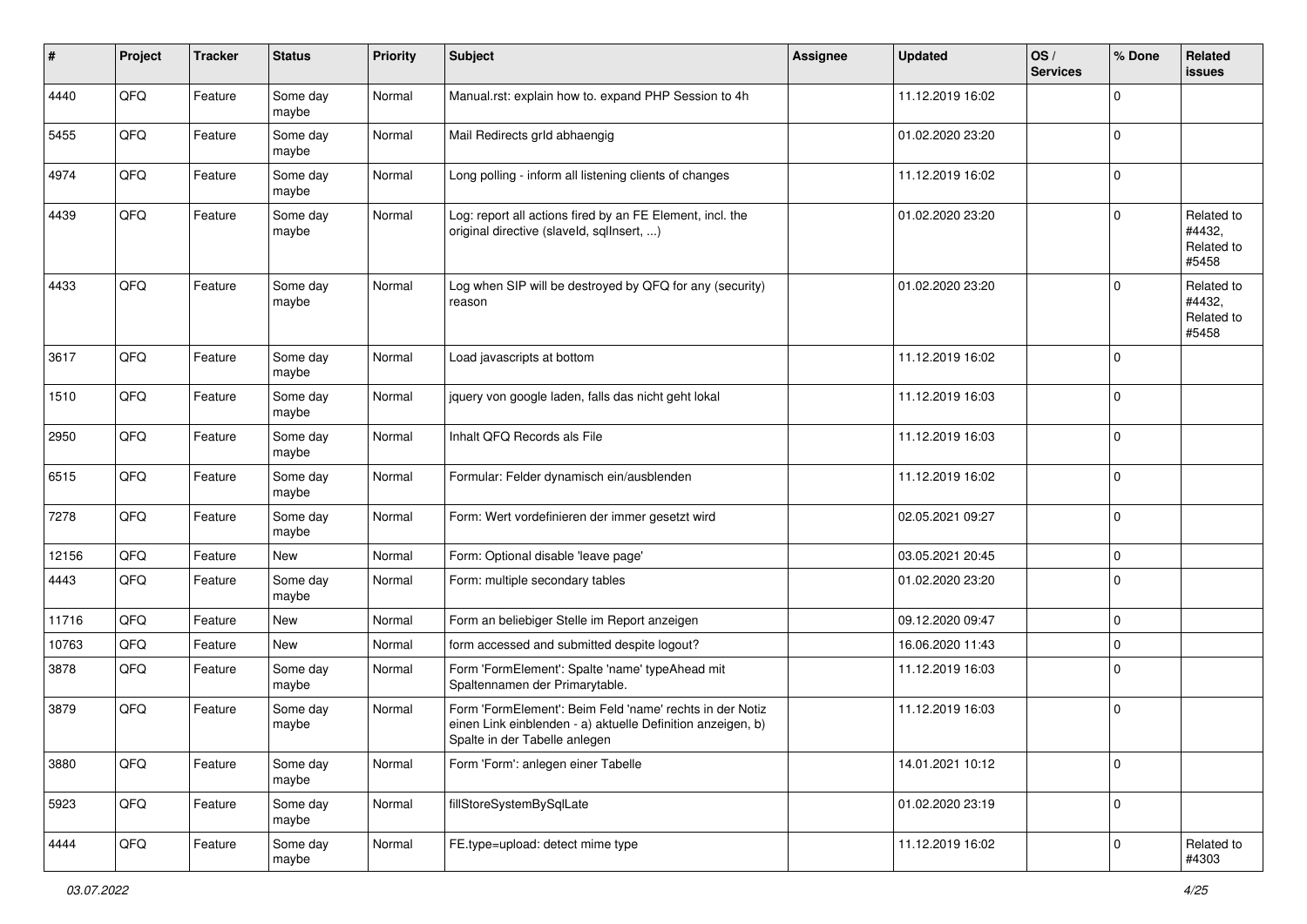| #     | Project | <b>Tracker</b> | <b>Status</b>     | <b>Priority</b> | Subject                                                                                                                                                       | Assignee        | <b>Updated</b>   | OS/<br><b>Services</b> | % Done         | Related<br>issues    |
|-------|---------|----------------|-------------------|-----------------|---------------------------------------------------------------------------------------------------------------------------------------------------------------|-----------------|------------------|------------------------|----------------|----------------------|
| 4536  | QFQ     | Feature        | Some day<br>maybe | Normal          | FE upload: problem with delete if mutliple uploads an<br>FE.name="                                                                                            |                 | 01.02.2020 23:20 |                        | $\Omega$       |                      |
| 10874 | QFQ     | Feature        | <b>New</b>        | Normal          | Erstellen eines Foreign Keys in der Tabelle "FormElement"                                                                                                     |                 | 13.07.2020 10:11 |                        | $\mathbf 0$    |                      |
| 5893  | QFQ     | Feature        | Some day<br>maybe | Normal          | Edit on double-click                                                                                                                                          |                 | 01.02.2020 23:19 |                        | $\Omega$       | Related to<br>#5894  |
| 6083  | QFQ     | Feature        | Some day<br>maybe | Normal          | Dynamic Update: Value Check via SQL                                                                                                                           |                 | 11.12.2019 16:02 |                        | $\Omega$       |                      |
| 7100  | QFQ     | Feature        | Some day<br>maybe | Normal          | Download: log access, max downloads, time limit                                                                                                               |                 | 01.02.2020 23:19 |                        | $\Omega$       |                      |
| 5850  | QFQ     | Feature        | Some day<br>maybe | Normal          | Deployment: In QFQ Doc best practice fuer zeitgemaesses<br>Deployment beschreiben                                                                             |                 | 01.02.2020 23:20 |                        | $\Omega$       |                      |
| 4627  | QFQ     | Feature        | Some day<br>maybe | Normal          | dbupdate: all tables - check 'create', 'modified' if it is possible<br>to change to default 'CURRENT_TIMESTAMP' and modified<br>'ON UPDATE CURRENT_TIMESTAMP' |                 | 01.02.2020 23:20 |                        | $\mathbf 0$    |                      |
| 6992  | QFQ     | Feature        | Some day<br>maybe | Normal          | DB exception: Syntax Highlight                                                                                                                                |                 | 11.12.2019 16:01 |                        | $\Omega$       | Related to<br>#5450  |
| 4719  | QFQ     | Feature        | Some day<br>maybe | Normal          | Custom Message in Client in case of 'Browser tab close,<br>modification will be lost'                                                                         |                 | 01.02.2020 23:20 |                        | $\Omega$       |                      |
| 10738 | QFQ     | Feature        | Some day<br>maybe | Normal          | CORS headers for external API requests                                                                                                                        |                 | 10.06.2020 14:00 |                        | $\Omega$       |                      |
| 9853  | QFQ     | Feature        | New               | Normal          | Check das SQL / QFQ / Mail Logfile geschrieben wird                                                                                                           |                 | 09.01.2020 11:15 |                        | $\mathbf 0$    |                      |
| 5783  | QFQ     | Feature        | Some day<br>maybe | Normal          | <b>BPMN View/Edit</b>                                                                                                                                         |                 | 11.12.2019 16:02 |                        | $\Omega$       |                      |
| 4194  | QFQ     | Feature        | In Progress       | Normal          | Bootstrap 4 ist jetzt offiziel                                                                                                                                |                 | 03.05.2021 20:47 |                        | $\Omega$       | Related to<br>#10114 |
| 6288  | QFQ     | Feature        | Some day<br>maybe | Normal          | Best Practice: Erklaeren wie man ein Formular ganz in<br>'weiss' erstellen kann                                                                               |                 | 11.12.2019 16:02 |                        | $\Omega$       |                      |
| 7105  | QFQ     | Feature        | Some day<br>maybe | Normal          | Beispiel wie man in einer zweiten Tabelle speichert.                                                                                                          |                 | 11.12.2019 16:01 |                        | $\mathbf 0$    |                      |
| 7106  | QFQ     | Feature        | Some day<br>maybe | Normal          | Beispiel Nummerierung von Rows in Report                                                                                                                      |                 | 11.12.2019 16:01 |                        | $\Omega$       |                      |
| 6299  | QFQ     | Feature        | Some day<br>maybe | Normal          | Attack detection: log table with invalid SIP access                                                                                                           |                 | 11.12.2019 16:02 |                        | $\Omega$       | Related to<br>#3947  |
| 11535 | QFQ     | Feature        | New               | Normal          | Ability to create SQL columns in frontend QFQ forms                                                                                                           |                 | 17.11.2020 12:11 |                        | $\mathbf 0$    |                      |
| 12038 | QFQ     | Feature        | New               | Normal          | a) STORE_VAR: filenameOnlyStripUniq, b) SP:<br>QSTRIPUNIQ()                                                                                                   |                 | 17.02.2021 23:55 |                        | $\mathbf 0$    |                      |
| 3567  | QFQ     | Feature        | Some day<br>maybe | Low             | 'Save', 'Close', 'New' als FormElement                                                                                                                        |                 | 11.12.2019 16:02 |                        | $\mathbf 0$    |                      |
| 14185 | QFQ     | Feature        | New               | Normal          | External/Autocron.php - better suitable directory                                                                                                             | Support: System | 28.05.2022 11:03 |                        | $\overline{0}$ |                      |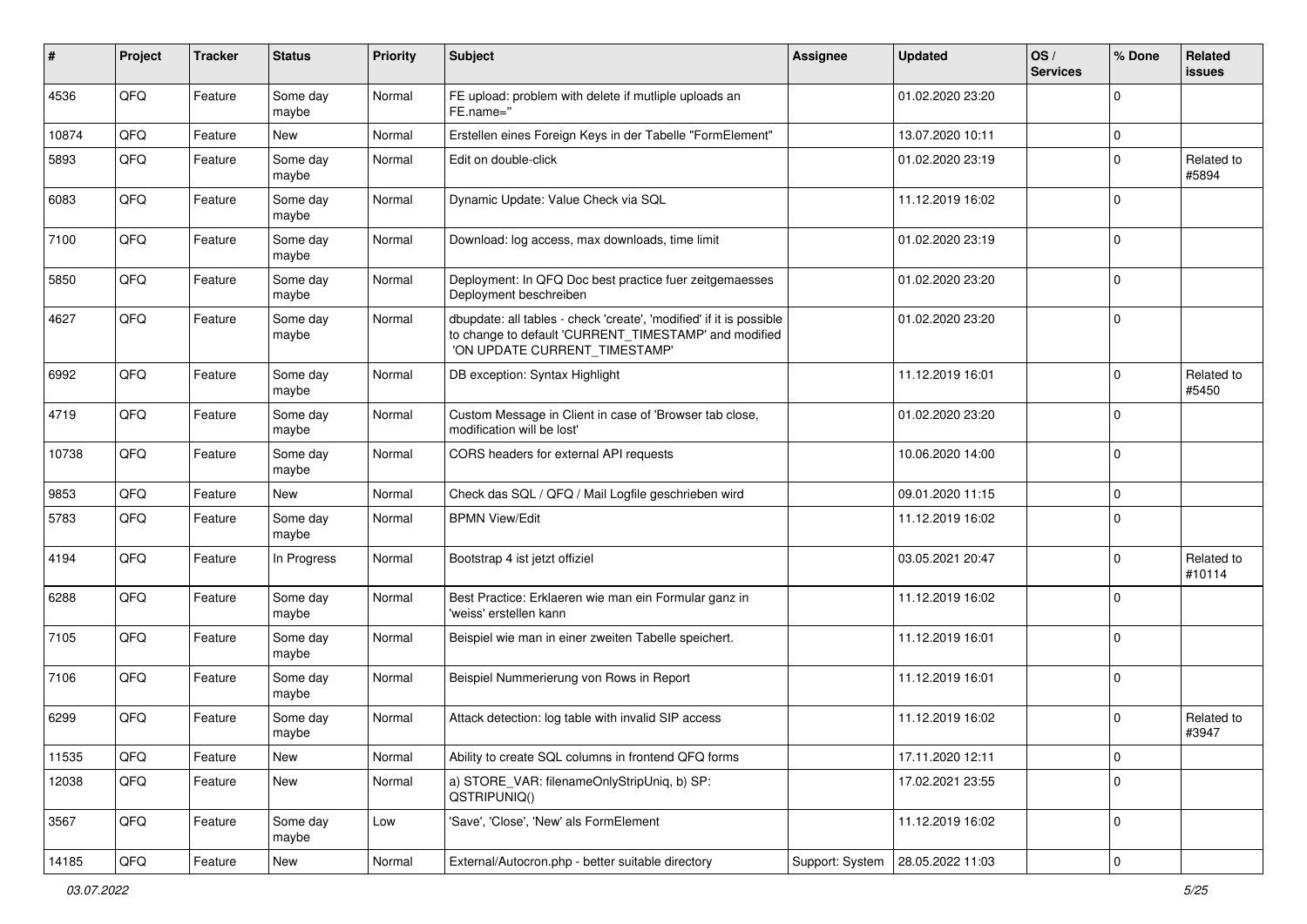| ∦     | Project | <b>Tracker</b> | <b>Status</b>     | <b>Priority</b> | <b>Subject</b>                                                                                                                                           | Assignee      | <b>Updated</b>   | OS/<br><b>Services</b> | % Done      | Related<br><b>issues</b> |
|-------|---------|----------------|-------------------|-----------------|----------------------------------------------------------------------------------------------------------------------------------------------------------|---------------|------------------|------------------------|-------------|--------------------------|
| 4457  | QFQ     | Bug            | Priorize          | Normal          | typeahead: pressing return to select an item, saves the form<br>and closes the form.                                                                     | Benjamin Baer | 03.01.2022 08:01 |                        | $\Omega$    | Related to<br>#4398      |
| 4398  | QFQ     | <b>Bug</b>     | Some day<br>maybe | Normal          | Typeahead: mouse click in a prefilled input opens a single<br>item dropdown with the current value - click on it seems to<br>set the value, not the key. | Benjamin Baer | 01.02.2020 23:20 |                        | $\Omega$    | Related to<br>#4457      |
| 4454  | QFQ     | <b>Bug</b>     | Some day<br>maybe | Normal          | Required Elements: multiple elements in a row - whole row<br>marked if only one input is empty.                                                          | Benjamin Baer | 01.02.2020 23:20 |                        | $\Omega$    |                          |
| 9535  | QFQ     | <b>Bug</b>     | Feedback          | Normal          | Report:  AS ' vertical' - column to wide - vertical >> rot45,<br>rot <sub>90</sub>                                                                       | Benjamin Baer | 01.02.2020 15:56 |                        | $\Omega$    |                          |
| 11237 | QFQ     | <b>Bug</b>     | New               | High            | Radiobutton / parameter.buttonClass= btn-default - kein dirty   Benjamin Baer<br>Trigger                                                                 |               | 03.05.2021 21:12 |                        | $\Omega$    | Related to<br>#10766     |
| 13528 | QFQ     | Bug            | <b>New</b>        | Normal          | gfg.io > releases: es wird kein neues Release angelegt                                                                                                   | Benjamin Baer | 19.03.2022 17:46 |                        | $\mathbf 0$ |                          |
| 6140  | QFQ     | Bug            | Priorize          | Normal          | QFQ DnD Sort: Locked fields                                                                                                                              | Benjamin Baer | 21.03.2022 09:56 |                        | $\pmb{0}$   |                          |
| 2063  | QFQ     | <b>Bug</b>     | Some day<br>maybe | Normal          | Pills auf 'inaktiv' setzen falls keine Element auf dem Pill<br>sichtbar sind.                                                                            | Benjamin Baer | 11.12.2019 16:03 |                        | $\Omega$    | Related to<br>#3752      |
| 6566  | QFQ     | <b>Bug</b>     | Priorize          | Normal          | Link Function 'delete': provided parameter missing on page<br>reload                                                                                     | Benjamin Baer | 03.01.2022 08:08 |                        | $\mathbf 0$ |                          |
| 9898  | QFQ     | <b>Bug</b>     | Feedback          | Normal          | Formular trotz Timeout gespeichert                                                                                                                       | Benjamin Baer | 01.02.2020 15:56 |                        | $\mathbf 0$ |                          |
| 2665  | QFQ     | <b>Bug</b>     | Priorize          | Normal          | Dynamic Update funktioniert nicht, wenn beim<br>entsprechenden FormElement eine size angegeben ist.                                                      | Benjamin Baer | 03.01.2022 08:12 |                        | 30          |                          |
| 11057 | QFQ     | <b>Bug</b>     | New               | High            | Checkboxes ohne span.checkmark im Report werden<br>ausgeblendet                                                                                          | Benjamin Baer | 03.05.2021 21:12 |                        | $\Omega$    | Related to<br>#11039     |
| 13647 | QFQ     | Bug            | New               | Normal          | Autofocus funktioniert nicht auf Chrome                                                                                                                  | Benjamin Baer | 19.03.2022 17:44 |                        | $\mathbf 0$ |                          |
| 6970  | QFQ     | Feature        | Some day<br>maybe | Normal          | tablesorter: default fuer 'sortReset' aendern von 'Ctrl' zu 'Alt'                                                                                        | Benjamin Baer | 01.02.2020 23:21 |                        | $\Omega$    |                          |
| 9130  | QFQ     | Feature        | Some day<br>maybe | Normal          | tablesorter: Automatic Row numbering / Zeilenummer                                                                                                       | Benjamin Baer | 01.02.2020 23:22 |                        | $\Omega$    |                          |
| 7730  | QFQ     | Feature        | Priorize          | Normal          | SELECT Box: title in between                                                                                                                             | Benjamin Baer | 01.02.2020 23:22 |                        | $\mathbf 0$ |                          |
| 5366  | QFQ     | Feature        | Priorize          | Normal          | Saving with keyboard shortcuts                                                                                                                           | Benjamin Baer | 21.03.2022 09:47 |                        | $\mathbf 0$ |                          |
| 3692  | QFQ     | Feature        | Some day<br>maybe | Normal          | QFQ Webseite                                                                                                                                             | Benjamin Baer | 11.12.2019 16:02 |                        | $\mathbf 0$ | Related to<br>#5033      |
| 5389  | QFQ     | Feature        | Some day<br>maybe | Normal          | QFQ Design: Multline label / note                                                                                                                        | Benjamin Baer | 01.02.2020 23:19 |                        | $\Omega$    |                          |
| 9135  | QFQ     | Feature        | Priorize          | Normal          | Progress Bar generic / replace old hourglass download<br>popup                                                                                           | Benjamin Baer | 03.01.2022 07:43 |                        | $\mathbf 0$ |                          |
| 12556 | QFQ     | Feature        | <b>New</b>        | Normal          | Pills Title: colored = static or dynamic on allrequiredgiven                                                                                             | Benjamin Baer | 19.03.2022 17:49 |                        | $\mathbf 0$ |                          |
| 7602  | QFQ     | Feature        | ToDo              | High            | Multi Select: with checkboxes                                                                                                                            | Benjamin Baer | 22.03.2022 09:07 |                        | $\Omega$    |                          |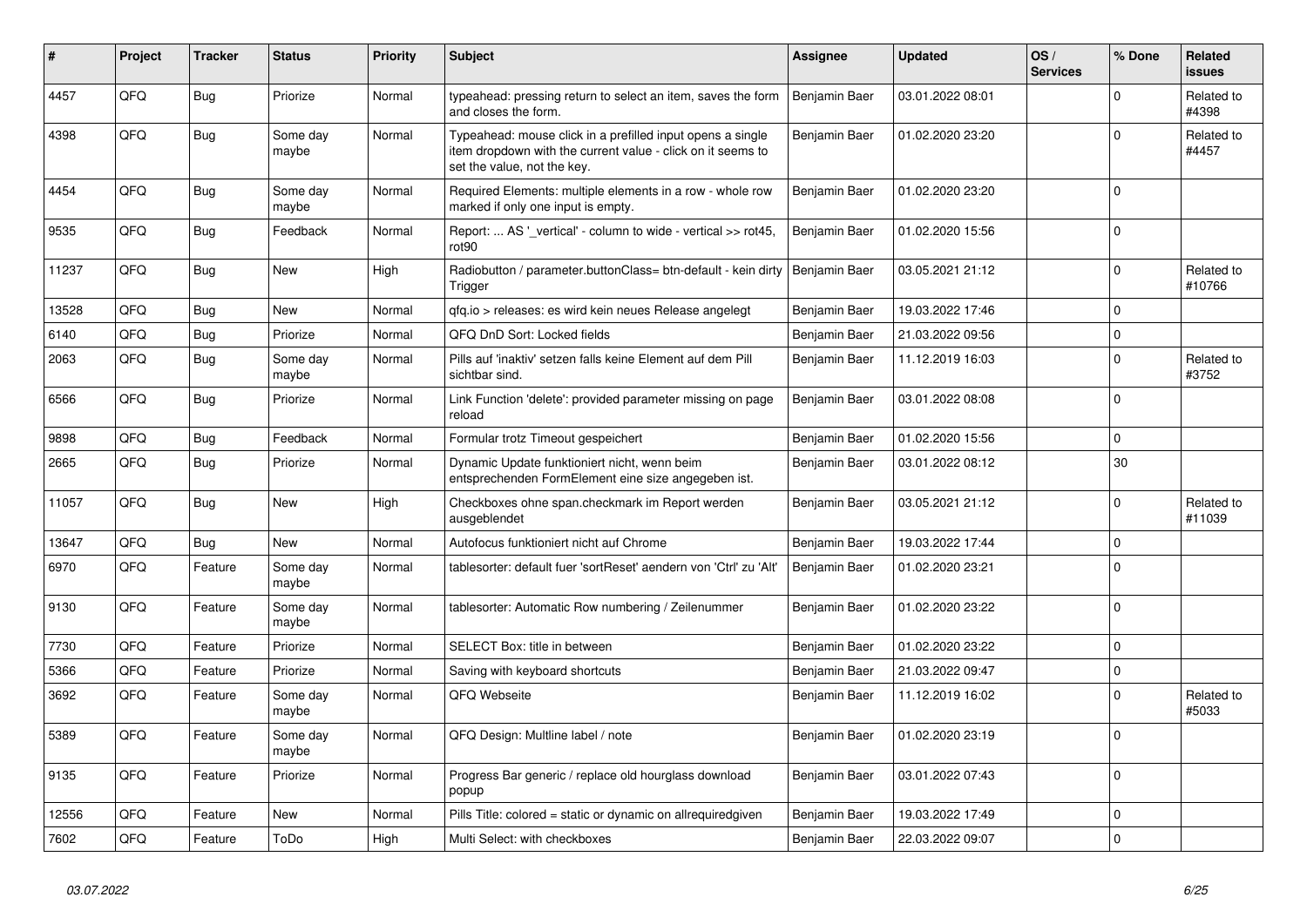| #     | Project | <b>Tracker</b> | <b>Status</b>     | Priority | Subject                                                                       | Assignee            | <b>Updated</b>   | OS/<br><b>Services</b> | % Done      | Related<br>issues                                                      |
|-------|---------|----------------|-------------------|----------|-------------------------------------------------------------------------------|---------------------|------------------|------------------------|-------------|------------------------------------------------------------------------|
| 12490 | QFQ     | Feature        | New               | Normal   | Loading Plugins in QFQ - see what tinymce does. (lazy<br>loading)             | Benjamin Baer       | 08.06.2022 10:37 |                        | U           | Related to<br>#12611,<br>Related to<br>#10013,<br>Related to<br>#7732  |
| 7732  | QFQ     | Feature        | Some day<br>maybe | Normal   | Javascript: Lazy Loading der add on libs                                      | Benjamin Baer       | 08.06.2022 10:38 |                        | $\Omega$    | Related to<br>#12611,<br>Related to<br>#12490,<br>Related to<br>#10013 |
| 7965  | QFQ     | Feature        | Priorize          | Normal   | Input type 'text' with visual format - currency                               | Benjamin Baer       | 03.01.2022 07:45 |                        | $\mathbf 0$ |                                                                        |
| 9548  | QFQ     | Feature        | Feedback          | High     | FormElement: Pattern mismatch - optional report only on<br>focus lost         | Benjamin Baer       | 03.05.2021 21:14 |                        | $\Omega$    |                                                                        |
| 10003 | QFQ     | Feature        | Priorize          | Normal   | fieldset: stronger visualize group                                            | Benjamin Baer       | 12.02.2020 08:13 |                        | $\Omega$    |                                                                        |
| 3415  | QFQ     | Feature        | Some day<br>maybe | Normal   | FE Login Box Templatefile                                                     | Benjamin Baer       | 11.12.2019 16:02 |                        | $\Omega$    |                                                                        |
| 6801  | QFQ     | Feature        | Priorize          | Normal   | Fabric: Maximize / FullIscreen                                                | Benjamin Baer       | 21.03.2022 09:56 |                        | $\Omega$    |                                                                        |
| 5024  | QFQ     | Feature        | Some day<br>maybe | Normal   | Fabric: Generate PDF with edits                                               | Benjamin Baer       | 01.02.2020 23:20 |                        | $\mathbf 0$ | Related to<br>#10704                                                   |
| 6972  | QFQ     | Feature        | Some day<br>maybe | Normal   | Fabric Clipboard / cross browser tab                                          | Benjamin Baer       | 01.02.2020 23:21 |                        | $\Omega$    |                                                                        |
| 6224  | QFQ     | Feature        | Priorize          | Normal   | Dynamic update: fade in/out fields                                            | Benjamin Baer       | 21.03.2022 09:50 |                        | $\Omega$    |                                                                        |
| 5562  | QFQ     | Feature        | Priorize          | Normal   | Drag'n'Drop fuer Uploads                                                      | Benjamin Baer       | 21.03.2022 09:52 |                        | $\mathbf 0$ | Related to<br>#9706                                                    |
| 4420  | QFQ     | Feature        | Some day<br>maybe | Normal   | Client: Local Storage - store the changes of a form, local in<br>the browser. | Benjamin Baer       | 11.12.2019 16:02 |                        | $\Omega$    |                                                                        |
| 6870  | QFQ     | Feature        | Priorize          | Normal   | Click on '_link' triggers an API call                                         | Benjamin Baer       | 03.01.2022 08:25 |                        | $\Omega$    |                                                                        |
| 12476 | QFQ     | Feature        | New               | Normal   | clearMe: a) should trigger 'dirty', b) sticky on textarea resize              | Benjamin Baer       | 04.01.2022 08:40 |                        | $\mathbf 0$ | Related to<br>#9528                                                    |
| 8522  | QFQ     | Feature        | Some day<br>maybe | Normal   | build QFQ - npm warnings                                                      | Benjamin Baer       | 01.02.2020 23:19 |                        | 50          |                                                                        |
| 2643  | QFQ     | Bug            | Some day<br>maybe | Normal   | Zend / PHP Webinars anschauen                                                 | <b>Carsten Rose</b> | 01.02.2020 15:56 |                        | $\mathbf 0$ |                                                                        |
| 13659 | QFQ     | <b>Bug</b>     | New               | Normal   | wrong sanitize class applied to R-store                                       | <b>Carsten Rose</b> | 15.01.2022 14:23 |                        | $\Omega$    |                                                                        |
| 13706 | QFQ     | <b>Bug</b>     | <b>New</b>        | Normal   | Wrong CheckType in FieldElement LastStatus of Form Cron                       | Carsten Rose        | 21.01.2022 18:20 |                        | $\mathbf 0$ |                                                                        |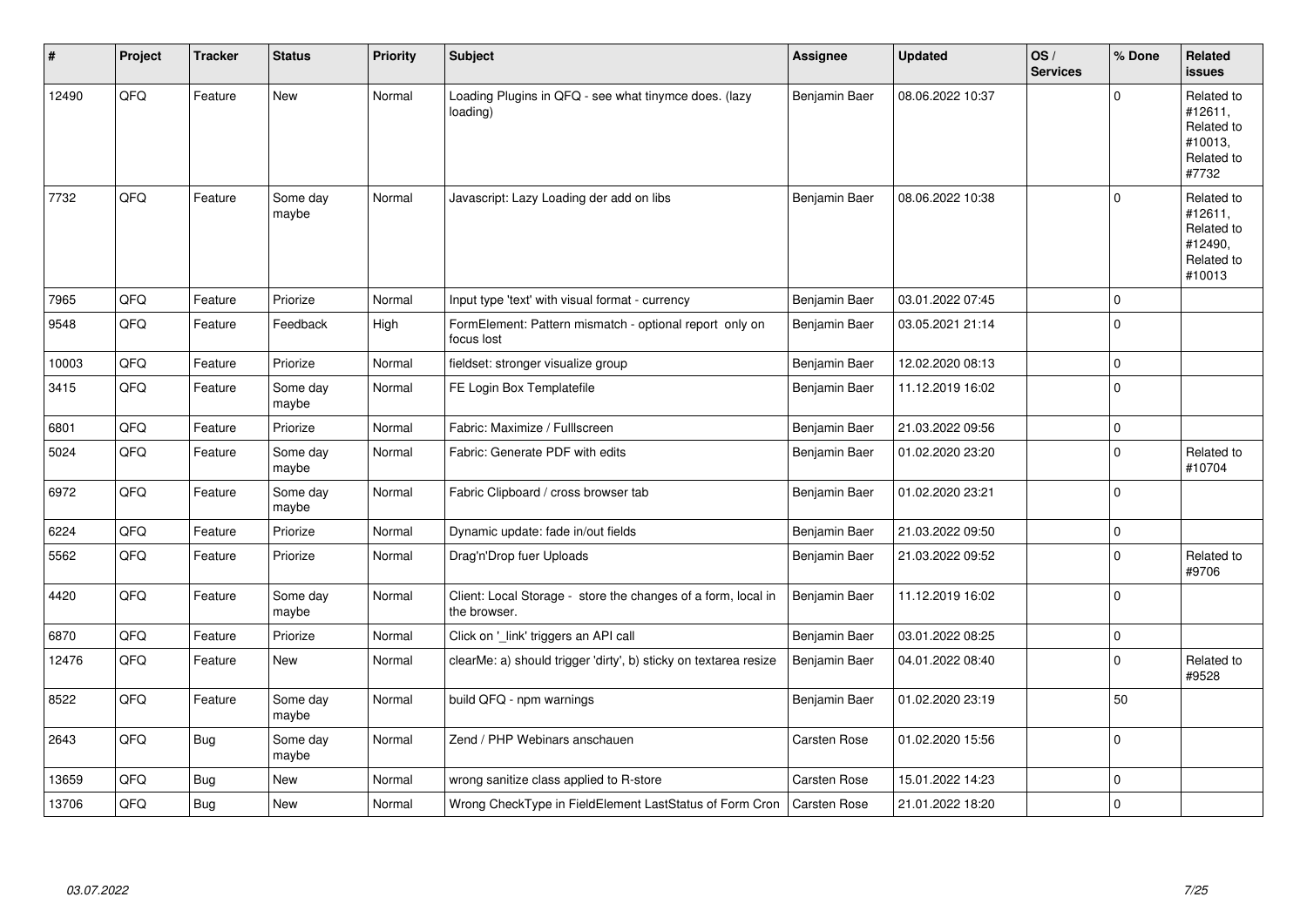| #     | Project | <b>Tracker</b> | <b>Status</b>     | <b>Priority</b> | Subject                                                                                                              | <b>Assignee</b>     | <b>Updated</b>   | OS/<br><b>Services</b> | % Done         | Related<br><b>issues</b>                                             |
|-------|---------|----------------|-------------------|-----------------|----------------------------------------------------------------------------------------------------------------------|---------------------|------------------|------------------------|----------------|----------------------------------------------------------------------|
| 10704 | QFQ     | Bug            | New               | Normal          | wkhtml problem rendering fullCalendar.js / fabric.js >><br>successor: puppeteer                                      | Carsten Rose        | 12.11.2020 23:45 |                        | $\Omega$       | Related to<br>#5024,<br>Related to<br>#4650,<br>Related to<br>#10715 |
| 3061  | QFQ     | Bug            | Some day<br>maybe | High            | winstitute: mysql connection durcheinander - nmhp17<br>(ag7)/QFQ arbeitet mit DB/Tabellen von biostat.               | Carsten Rose        | 03.05.2021 21:14 |                        | $\Omega$       |                                                                      |
| 6116  | QFQ     | <b>Bug</b>     | Priorize          | High            | value of checkbox not saved                                                                                          | Carsten Rose        | 07.12.2021 17:19 |                        | $\mathbf 0$    |                                                                      |
| 5991  | QFQ     | Bug            | Some day<br>maybe | Normal          | URLs with ' ' or long parameter are problematic                                                                      | <b>Carsten Rose</b> | 01.02.2020 23:19 |                        | $\Omega$       |                                                                      |
| 5706  | QFQ     | Bug            | Some day<br>maybe | Normal          | upload: fileDestination needs to be sanatized                                                                        | Carsten Rose        | 01.02.2020 23:19 |                        | 0              |                                                                      |
| 5305  | QFQ     | Bug            | New               | Normal          | Upload FormElement: nicht disabled by readonly Form                                                                  | Carsten Rose        | 16.06.2021 13:43 |                        | $\Omega$       | Related to<br>#9347,<br>Related to<br>#9834                          |
| 9947  | QFQ     | Bug            | Priorize          | Normal          | Unwanted error message if missing 'typeAheadSqlPrefetch'                                                             | <b>Carsten Rose</b> | 01.02.2020 10:13 |                        | $\mathbf 0$    |                                                                      |
| 10661 | QFQ     | <b>Bug</b>     | In Progress       | Normal          | Typo3 Warnungen                                                                                                      | <b>Carsten Rose</b> | 07.09.2021 13:23 |                        | $\Omega$       | Related to<br>#12440                                                 |
| 7219  | QFQ     | <b>Bug</b>     | New               | Normal          | typeSheadSql / typeAheadSqlPrefetch: change to curly<br>braces                                                       | <b>Carsten Rose</b> | 01.02.2020 23:21 |                        | $\Omega$       |                                                                      |
| 10588 | QFQ     | Bug            | <b>New</b>        | Normal          | typeahed Tag: Doku anpassen                                                                                          | Carsten Rose        | 12.11.2020 23:45 |                        | $\mathbf 0$    |                                                                      |
| 9077  | QFQ     | Bug            | New               | Normal          | typeAheadSql: report broken SQL                                                                                      | Carsten Rose        | 29.06.2022 22:35 |                        | $\mathbf 0$    | Related to<br>#4018                                                  |
| 10640 | QFQ     | Bug            | New               | High            | TypeAhead Tag: FE editierbar trotz readOnly                                                                          | Carsten Rose        | 03.05.2021 21:12 |                        | $\mathbf 0$    | Related to<br>#7795                                                  |
| 3895  | QFQ     | Bug            | Some day<br>maybe | Normal          | typeahead pedantic: on lehrkredit Idap webpass - if only one<br>person is in dropdown, such person can't be selected | <b>Carsten Rose</b> | 11.12.2019 16:03 |                        | $\Omega$       |                                                                      |
| 12187 | QFQ     | Bug            | New               | Normal          | Trigger FormAsFile() via Report: probably problem with multi<br>DB setup                                             | <b>Carsten Rose</b> | 20.03.2021 21:20 |                        | $\Omega$       |                                                                      |
| 7456  | QFQ     | Bug            | Some day<br>maybe | Low             | Todos in Code: solve or make ticket                                                                                  | Carsten Rose        | 16.09.2021 15:10 |                        | $\mathbf 0$    |                                                                      |
| 4549  | QFQ     | Bug            | Some day<br>maybe | Normal          | TemplateGroups: FE.type SELECT loose selected value<br>after save                                                    | Carsten Rose        | 01.02.2020 23:20 |                        | $\pmb{0}$      | Related to<br>#4548,<br>Related to<br>#4771                          |
| 3588  | QFQ     | Bug            | Some day<br>maybe | Normal          | templateGroup: versteckte Elemente werden weiterhin<br>gespeichert.                                                  | Carsten Rose        | 11.12.2019 16:02 |                        | $\overline{0}$ |                                                                      |
| 3882  | QFQ     | Bug            | Some day<br>maybe | Normal          | templateGroup: disable 'add' if limit is reached - funktioniert<br>nicht wenn bereits records existierten            | Carsten Rose        | 11.12.2019 16:03 |                        | 0              |                                                                      |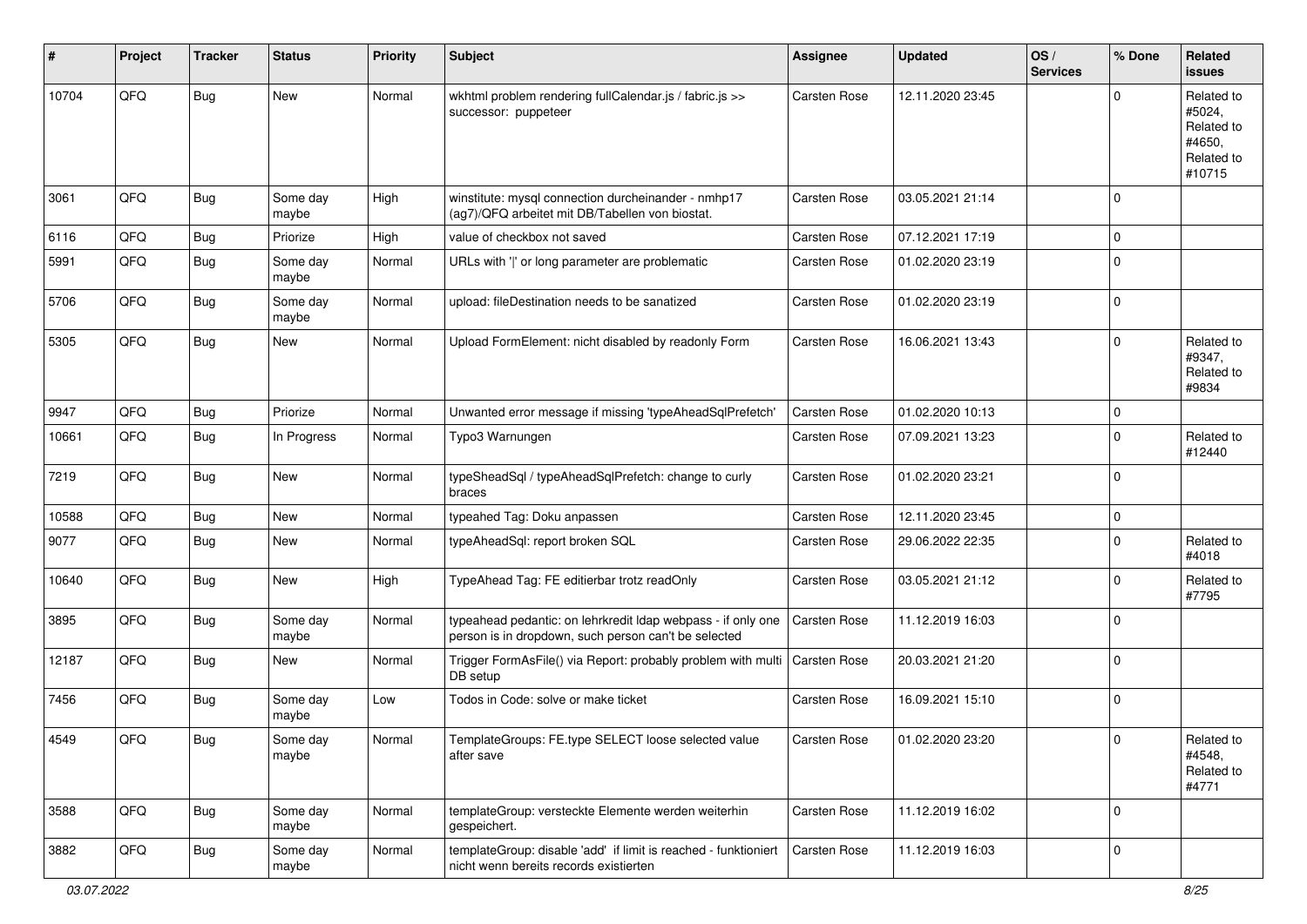| #     | Project | <b>Tracker</b> | <b>Status</b>     | <b>Priority</b> | <b>Subject</b>                                                                      | <b>Assignee</b>     | <b>Updated</b>   | OS/<br><b>Services</b> | % Done      | Related<br>issues                                                    |
|-------|---------|----------------|-------------------|-----------------|-------------------------------------------------------------------------------------|---------------------|------------------|------------------------|-------------|----------------------------------------------------------------------|
| 12702 | QFQ     | Bug            | <b>New</b>        | High            | templateGroup: broken in multiDb Setup                                              | Carsten Rose        | 14.12.2021 16:02 |                        | $\Omega$    |                                                                      |
| 12045 | QFQ     | Bug            | New               | Normal          | templateGroup afterSave FE: Aufruf ohne<br>sqlHonorFormElements funktioniert nicht  | <b>Carsten Rose</b> | 18.02.2021 16:33 |                        | $\Omega$    |                                                                      |
| 12716 | QFQ     | Bug            | <b>New</b>        | Normal          | template group: Pattern only applied to first instance                              | Carsten Rose        | 19.03.2022 17:47 |                        | $\mathbf 0$ |                                                                      |
| 10506 | QFQ     | Bug            | <b>New</b>        | High            | Template Group broken on MultiDB instance                                           | <b>Carsten Rose</b> | 03.05.2021 21:12 |                        | $\Omega$    | Related to<br>#10505                                                 |
| 14304 | QFQ     | Bug            | <b>New</b>        | Normal          | table sorter view safer does not work                                               | <b>Carsten Rose</b> | 10.06.2022 11:49 |                        | $\Omega$    |                                                                      |
| 12520 | QFQ     | Bug            | New               | Normal          | Switch FE User: still active even FE User session expired                           | Carsten Rose        | 19.03.2022 17:48 |                        | 0           |                                                                      |
| 7574  | QFQ     | Bug            | <b>New</b>        | Normal          | Substitute error: form element not reported / dont parse<br>Form.note               | <b>Carsten Rose</b> | 01.02.2020 23:21 |                        | $\Omega$    |                                                                      |
| 9173  | QFQ     | Bug            | Priorize          | Urgent          | Stale Record Lock: Firefox                                                          | Carsten Rose        | 03.05.2021 21:14 |                        | $\Omega$    | Related to<br>#9789                                                  |
| 10081 | QFQ     | Bug            | New               | High            | Stale record lock after 'forbidden' character                                       | <b>Carsten Rose</b> | 03.05.2021 21:12 |                        | $\Omega$    | Related to<br>#10082,<br>Related to<br>#9789                         |
| 12545 | QFQ     | Bug            | <b>New</b>        | Urgent          | sql.log not created / updated                                                       | Carsten Rose        | 14.12.2021 16:02 |                        | $\Omega$    |                                                                      |
| 12512 | QFQ     | Bug            | <b>New</b>        | Normal          | Some MySQL Installation can't use 'stored procedures'                               | Carsten Rose        | 19.03.2022 17:48 |                        | $\mathbf 0$ |                                                                      |
| 9121  | QFQ     | Bug            | Priorize          | High            | sip links have r and __dbIndexData set                                              | Carsten Rose        | 12.06.2021 10:41 |                        | 0           |                                                                      |
| 7014  | QFQ     | Bug            | <b>New</b>        | Normal          | Sending invalid emails succeeds when<br>debug.redirectAllMailTo is set              | <b>Carsten Rose</b> | 01.02.2020 23:21 |                        | $\Omega$    |                                                                      |
| 7616  | QFQ     | Bug            | Priorize          | Normal          | Selectlist with Enum & Dynamic Update                                               | Carsten Rose        | 01.02.2020 10:13 |                        | $\Omega$    |                                                                      |
| 12974 | QFQ     | Bug            | <b>New</b>        | High            | Sanitize Queries in Action-Elements                                                 | Carsten Rose        | 07.12.2021 17:19 |                        | $\mathbf 0$ |                                                                      |
| 14323 | QFQ     | Bug            | In Progress       | Normal          | Report: render=both single - no impact                                              | <b>Carsten Rose</b> | 19.06.2022 18:31 |                        | $\Omega$    |                                                                      |
| 7261  | QFQ     | <b>Bug</b>     | New               | Normal          | Report pathFilename for user without path, only the filename                        | Carsten Rose        | 01.02.2020 23:21 |                        | $\Omega$    |                                                                      |
| 9789  | QFQ     | Bug            | In Progress       | High            | Record Lock: release to early on 'leave page'                                       | <b>Carsten Rose</b> | 10.01.2022 09:25 |                        | 100         | Related to<br>#10081,<br>Related to<br>#9173.<br>Related to<br>#8702 |
| 3109  | QFQ     | Bug            | Some day<br>maybe | High            | RealUrl: Links werden nicht korrekt gerendert                                       | Carsten Rose        | 03.05.2021 21:14 |                        | $\mathbf 0$ |                                                                      |
| 7795  | QFQ     | <b>Bug</b>     | New               | Normal          | Readonly Form: Typeahead-Felder                                                     | <b>Carsten Rose</b> | 01.02.2020 23:22 |                        | $\Omega$    | Related to<br>#10640                                                 |
| 7513  | QFQ     | <b>Bug</b>     | New               | Normal          | Radios not correct aligned                                                          | Carsten Rose        | 01.02.2020 23:22 |                        | $\mathbf 0$ |                                                                      |
| 11239 | QFQ     | <b>Bug</b>     | New               | Normal          | Radiobutton (plain): horizontales Rendern abhängig vom<br>Datentyp in der Datenbank | Carsten Rose        | 30.09.2020 18:37 |                        | $\Omega$    |                                                                      |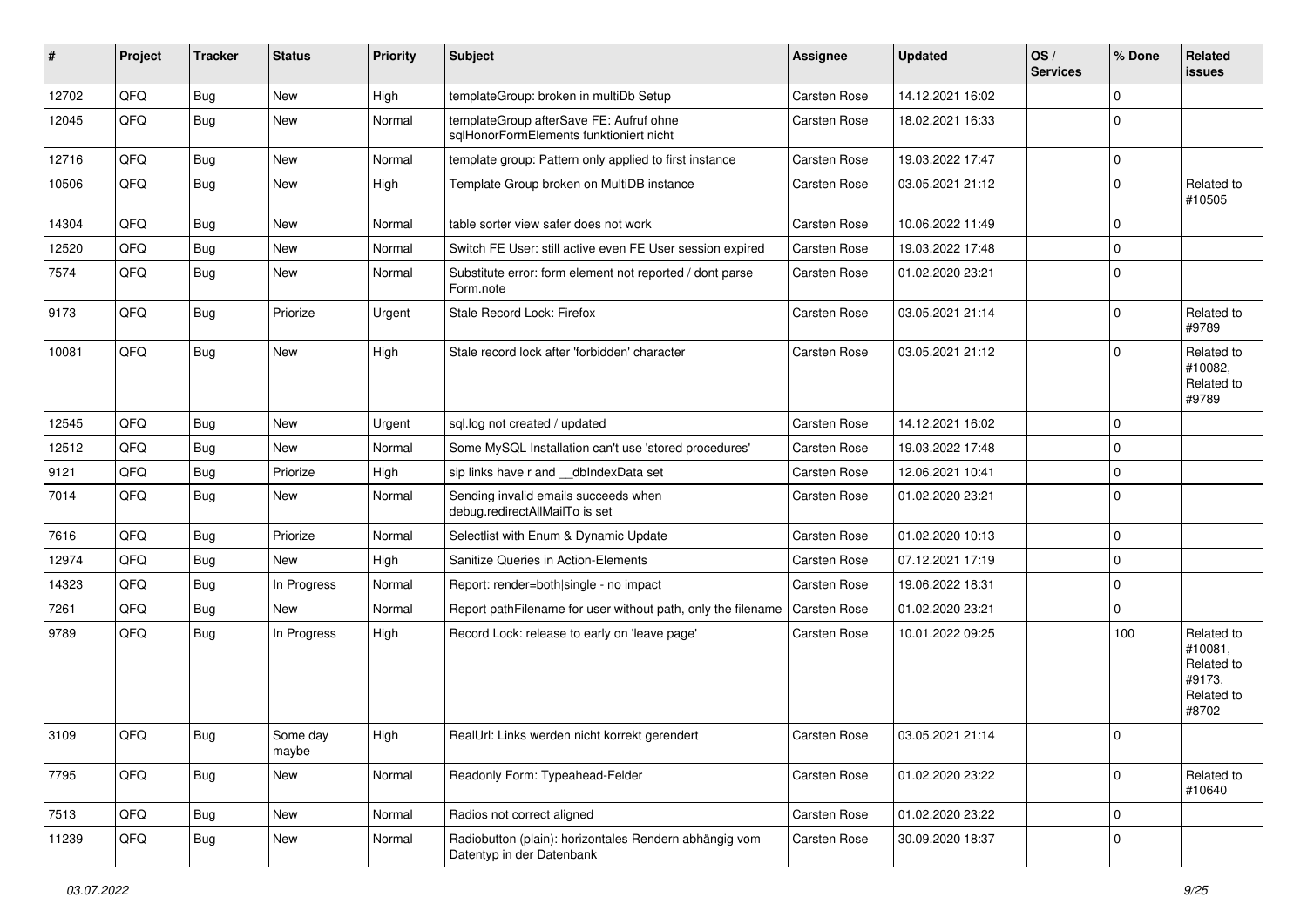| #     | Project | <b>Tracker</b> | <b>Status</b>     | <b>Priority</b> | Subject                                                                                               | <b>Assignee</b>     | <b>Updated</b>   | OS/<br><b>Services</b> | % Done      | Related<br><b>issues</b>                       |
|-------|---------|----------------|-------------------|-----------------|-------------------------------------------------------------------------------------------------------|---------------------|------------------|------------------------|-------------|------------------------------------------------|
| 6483  | QFQ     | <b>Bug</b>     | <b>New</b>        | Normal          | R Store funktioniert nicht bei 'Report Notation' im FE                                                | Carsten Rose        | 01.02.2020 23:21 |                        | $\Omega$    |                                                |
| 4771  | QFQ     | Bug            | Some day<br>maybe | Normal          | qfq: select-down-values empty after save (edit-form for<br>program administrators)                    | <b>Carsten Rose</b> | 01.02.2020 23:20 |                        | $\Omega$    | Related to<br>#4549, Has<br>duplicate<br>#4282 |
| 6574  | QFQ     | <b>Bug</b>     | Priorize          | Normal          | qfq.log: Fehlermeldung wurde angezeigt, aber nicht geloggt                                            | Carsten Rose        | 01.02.2020 10:13 |                        | $\Omega$    |                                                |
| 7524  | QFQ     | <b>Bug</b>     | New               | Normal          | QFQ throws a 'General Error' if 'fileadmin/protected/log/' is<br>not writeable                        | <b>Carsten Rose</b> | 01.02.2020 23:22 |                        | $\Omega$    |                                                |
| 12395 | QFQ     | Bug            | ToDo              | High            | QFQ Function: Result two times shown                                                                  | <b>Carsten Rose</b> | 18.02.2022 08:59 |                        | $\mathbf 0$ |                                                |
| 12463 | QFQ     | <b>Bug</b>     | ToDo              | High            | QFQ Function: 'function' and 'sql' on same level - output of<br>sal is shown two times.               | <b>Carsten Rose</b> | 15.12.2021 16:31 |                        | $\Omega$    |                                                |
| 13592 | QFQ     | Bug            | New               | Normal          | QFQ Build Queue: das vergeben von Tags klappt nicht. Es<br>werden keine Releases gebaut.              | <b>Carsten Rose</b> | 19.03.2022 17:45 |                        | $\Omega$    |                                                |
| 10658 | QFQ     | Bug            | <b>New</b>        | Normal          | processReadOnly broken                                                                                | <b>Carsten Rose</b> | 27.05.2020 17:55 |                        | $\Omega$    |                                                |
| 11668 | QFQ     | <b>Bug</b>     | <b>New</b>        | Normal          | Play function.sgl - problem with mysgl                                                                | <b>Carsten Rose</b> | 03.05.2021 20:48 |                        | $\Omega$    |                                                |
| 8668  | QFQ     | <b>Bug</b>     | <b>New</b>        | High            | Pill disabled: dyamic mode 'hidden' not respected - FE is still<br>required                           | Carsten Rose        | 03.05.2021 21:14 |                        | $\Omega$    |                                                |
| 7650  | QFQ     | <b>Bug</b>     | <b>New</b>        | High            | Optional do not show 'required' sign on FormElement                                                   | Carsten Rose        | 03.05.2021 21:14 |                        | $\Omega$    |                                                |
| 14175 | QFQ     | Bug            | In Progress       | Normal          | Opening a form with no QFQ Session cookie fails                                                       | <b>Carsten Rose</b> | 03.06.2022 10:40 |                        | $\mathbf 0$ |                                                |
| 7685  | QFQ     | <b>Bug</b>     | New               | Normal          | Open FormElement from QFQ error message and save<br>modified record: error about missing {{formId:F}} | <b>Carsten Rose</b> | 01.02.2020 23:22 |                        | $\Omega$    |                                                |
| 12133 | QFQ     | <b>Bug</b>     | <b>New</b>        | Normal          | NPM, phpSpreadSheet aktualisieren                                                                     | <b>Carsten Rose</b> | 15.03.2021 09:04 |                        | $\Omega$    |                                                |
| 11667 | QFQ     | <b>Bug</b>     | <b>New</b>        | Normal          | MySQL mariadb-server-10.3: Incorrect datetime value                                                   | <b>Carsten Rose</b> | 03.05.2021 20:48 |                        | $\Omega$    |                                                |
| 11695 | QFQ     | <b>Bug</b>     | <b>New</b>        | Normal          | MultiForm required FE Error                                                                           | <b>Carsten Rose</b> | 04.12.2020 13:34 |                        | $\Omega$    |                                                |
| 12325 | QFQ     | <b>Bug</b>     | Priorize          | Normal          | MultiDB form.dblndex not working for report syntax                                                    | <b>Carsten Rose</b> | 07.09.2021 13:37 |                        | $\Omega$    | Related to<br>#12145,<br>Related to<br>#12314  |
| 13332 | QFQ     | <b>Bug</b>     | <b>New</b>        | Normal          | Multi Form: Required Felder werden visuell nicht markiert.                                            | Carsten Rose        | 19.03.2022 17:47 |                        | $\Omega$    |                                                |
| 13331 | QFQ     | Bug            | <b>New</b>        | Normal          | Multi Form: Clear Icon misplaced                                                                      | <b>Carsten Rose</b> | 19.03.2022 17:47 |                        | $\Omega$    |                                                |
| 10508 | QFQ     | Bug            | <b>New</b>        | High            | Multi Form broken on Multi DB Instance                                                                | <b>Carsten Rose</b> | 03.05.2021 21:12 |                        | $\mathbf 0$ |                                                |
| 5459  | QFQ     | <b>Bug</b>     | <b>New</b>        | High            | Multi DB: spread system tables between 'QFQ' and<br>'Data'-DB                                         | <b>Carsten Rose</b> | 03.05.2021 21:14 |                        | $\Omega$    | Related to<br>#4720                            |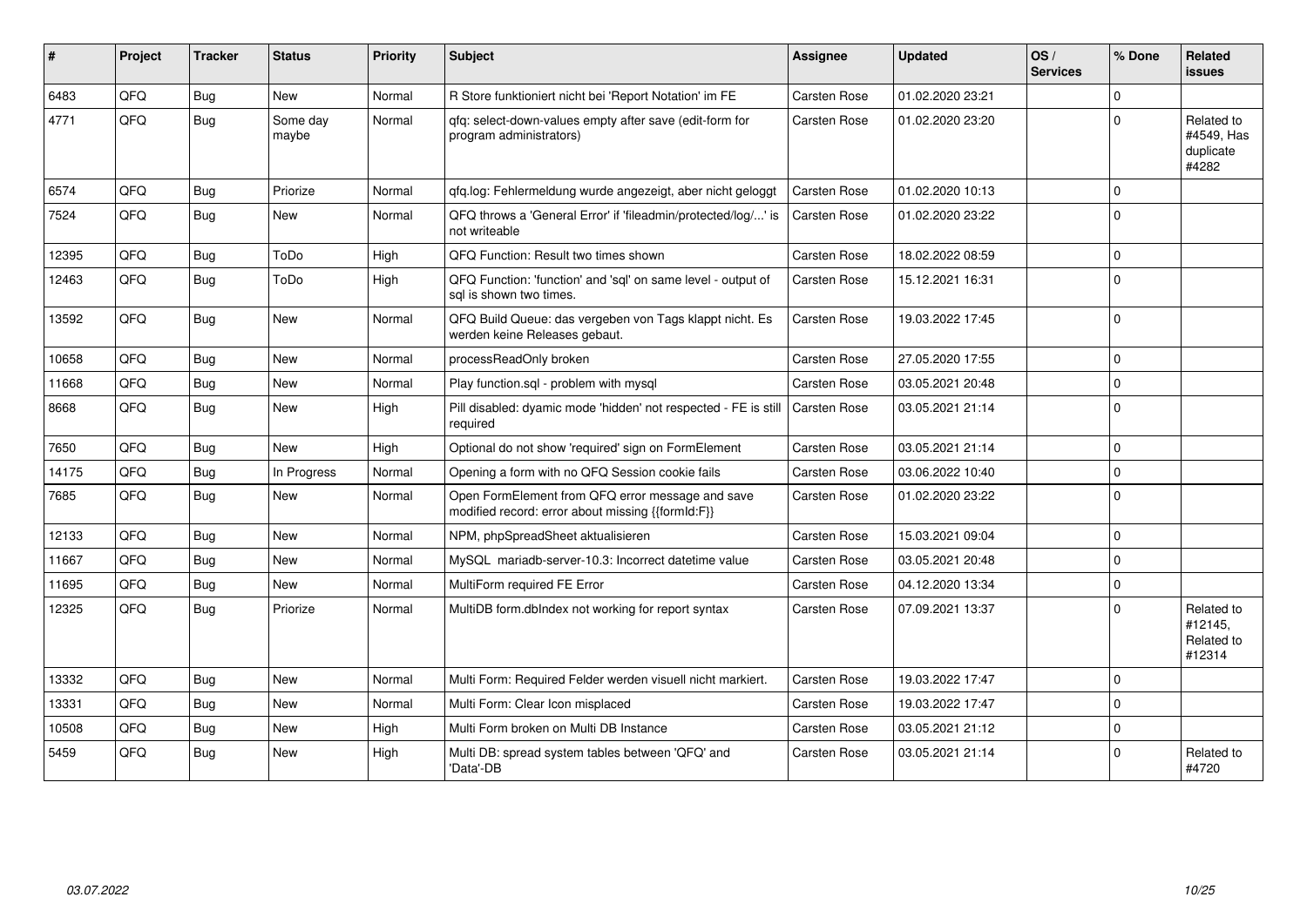| #     | Project | <b>Tracker</b> | <b>Status</b>     | <b>Priority</b> | <b>Subject</b>                                                                                                                                      | Assignee            | <b>Updated</b>   | OS/<br><b>Services</b> | % Done      | Related<br><b>issues</b>                                                |
|-------|---------|----------------|-------------------|-----------------|-----------------------------------------------------------------------------------------------------------------------------------------------------|---------------------|------------------|------------------------|-------------|-------------------------------------------------------------------------|
| 9834  | QFQ     | <b>Bug</b>     | Priorize          | Normal          | Input elements with tag 'disabled' are missing on<br>form-submit: server option 'processReadOnly' broken                                            | <b>Carsten Rose</b> | 07.12.2021 16:43 |                        | U           | Related to<br>#9691,<br>Related to<br>#5305, Has<br>duplicate<br>#12331 |
| 14305 | QFQ     | <b>Bug</b>     | <b>New</b>        | Normal          | Inline Report editing does not create history entries                                                                                               | Carsten Rose        | 10.06.2022 11:55 |                        | $\Omega$    |                                                                         |
| 4659  | QFQ     | Bug            | Some day<br>maybe | Normal          | infoButtonExtra                                                                                                                                     | <b>Carsten Rose</b> | 01.02.2020 23:20 |                        | $\Omega$    |                                                                         |
| 14091 | QFQ     | Bug            | <b>New</b>        | Normal          | inconsistent template path for twig                                                                                                                 | <b>Carsten Rose</b> | 19.04.2022 18:36 |                        | $\Omega$    |                                                                         |
| 12513 | QFQ     | Bug            | New               | High            | Implement server side check of maxlength                                                                                                            | <b>Carsten Rose</b> | 07.12.2021 17:19 |                        | 0           |                                                                         |
| 14283 | QFQ     | <b>Bug</b>     | Priorize          | Normal          | HEIC / HEIF convert doesn't trigger                                                                                                                 | Carsten Rose        | 19.06.2022 16:37 |                        | $\Omega$    |                                                                         |
| 3570  | QFQ     | Bug            | Some day<br>maybe | High            | Formular mit prmitnew permitEdit=Always wird nicht<br>aufgerufen (ist leer)                                                                         | Carsten Rose        | 03.05.2021 21:14 |                        | $\Omega$    |                                                                         |
| 10322 | QFQ     | Bug            | New               | Normal          | FormElement / Radio: missing column 'enum' >> FE not<br>reported                                                                                    | Carsten Rose        | 07.05.2020 09:37 |                        | $\mathbf 0$ |                                                                         |
| 7890  | QFQ     | <b>Bug</b>     | <b>New</b>        | Normal          | FormElement 'required': extraButtonInfo not aligned                                                                                                 | <b>Carsten Rose</b> | 11.06.2021 21:17 |                        | $\Omega$    | Related to<br>#11517                                                    |
| 4008  | QFQ     | <b>Bug</b>     | Some day<br>maybe | Normal          | FormElemen.type=sendmail: wrong 'TO' if 'real<br>name <rea@mail.to>' is used</rea@mail.to>                                                          | <b>Carsten Rose</b> | 11.12.2019 16:03 |                        | $\Omega$    |                                                                         |
| 8083  | QFQ     | Bug            | <b>New</b>        | High            | FormEditor: primary table list does not respect<br>'indexDb={{indexData:Y}}'                                                                        | <b>Carsten Rose</b> | 03.05.2021 21:14 |                        | $\Omega$    | Has<br>duplicate<br>#6678                                               |
| 12468 | QFQ     | Bug            | <b>New</b>        | Urgent          | Form: update Form.title after save                                                                                                                  | Carsten Rose        | 03.05.2021 21:12 |                        | $\mathbf 0$ |                                                                         |
| 9773  | QFQ     | <b>Bug</b>     | New               | Normal          | form.parameter.formModeGlobal=requiredOff                                                                                                           | Carsten Rose        | 01.02.2020 15:56 |                        | 0           |                                                                         |
| 12581 | QFQ     | <b>Bug</b>     | New               | Normal          | Form.forward=close: Record 'new' in new browser tab ><br>save (& close) >> Form is not reloaded with new created<br>record id and stays in mode=new | <b>Carsten Rose</b> | 19.03.2022 17:48 |                        | $\mathbf 0$ |                                                                         |
| 5557  | QFQ     | Bug            | Some day<br>maybe | Normal          | Form load: STORE_RECORD filled, but should be empty                                                                                                 | Carsten Rose        | 01.02.2020 23:19 |                        | $\mathbf 0$ |                                                                         |
| 4756  | QFQ     | Bug            | <b>New</b>        | Normal          | Form dirty even nothing changes                                                                                                                     | Carsten Rose        | 11.12.2019 16:16 |                        | $\mathbf 0$ |                                                                         |
| 6462  | QFQ     | Bug            | <b>New</b>        | Normal          | File Upload: Nutzlose Fehlermeldung wenn Datei zu gross                                                                                             | <b>Carsten Rose</b> | 01.02.2020 23:21 |                        | $\Omega$    | Related to<br>#6139                                                     |
| 10937 | QFQ     | Bug            | New               | Normal          | Fehler mit abhängigen Select- Feldern beim Positionieren                                                                                            | Carsten Rose        | 12.11.2020 23:45 |                        | $\mathbf 0$ |                                                                         |
| 7512  | QFQ     | <b>Bug</b>     | New               | Normal          | FE: inputType=number >> 'pattern' is not respected                                                                                                  | Carsten Rose        | 01.02.2020 23:22 |                        | 0           |                                                                         |
| 9533  | QFQ     | <b>Bug</b>     | New               | Normal          | FE.type=upload: Check in 'beforeSave' if upload is given                                                                                            | Carsten Rose        | 01.02.2020 23:22 |                        | $\mathbf 0$ | Related to<br>#11523                                                    |
| 9534  | QFQ     | <b>Bug</b>     | Priorize          | Urgent          | FE.type=upload: 'Unknown Mode: ID"                                                                                                                  | Carsten Rose        | 03.05.2021 21:14 |                        | 0           | Related to<br>#9532                                                     |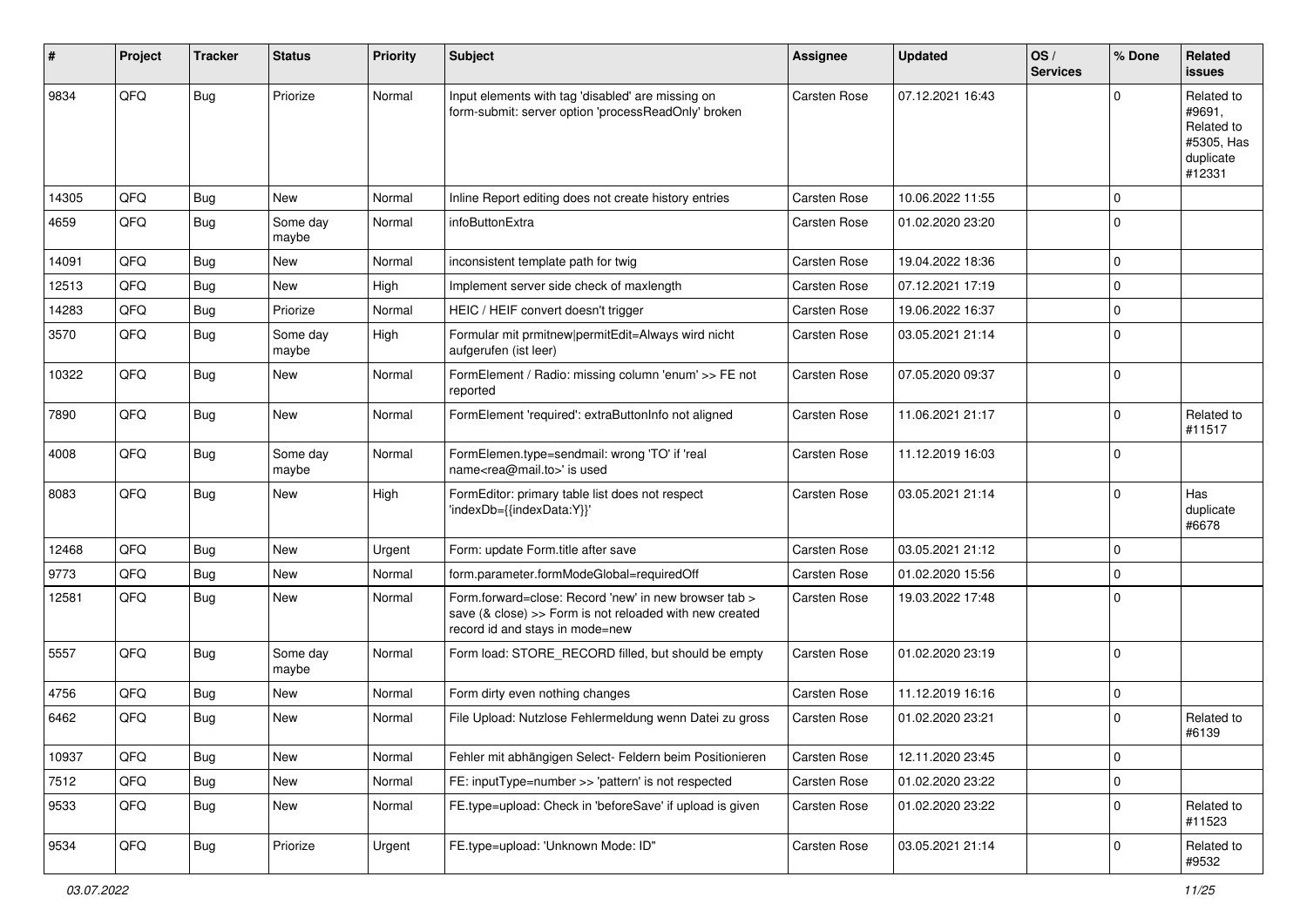| #     | Project | <b>Tracker</b> | <b>Status</b>     | <b>Priority</b> | Subject                                                                                                              | <b>Assignee</b>     | <b>Updated</b>   | OS/<br><b>Services</b> | % Done      | Related<br>issues                                                                                                              |
|-------|---------|----------------|-------------------|-----------------|----------------------------------------------------------------------------------------------------------------------|---------------------|------------------|------------------------|-------------|--------------------------------------------------------------------------------------------------------------------------------|
| 8037  | QFQ     | Bug            | Priorize          | Normal          | FE.type=upload (advanced mode): {{slaveId:V}} missing<br>during dynamic update                                       | Carsten Rose        | 01.02.2020 10:13 |                        | $\Omega$    |                                                                                                                                |
| 9347  | QFQ     | Bug            | New               | High            | FE.type=upload with dynamic show/hidden: required not<br>detected                                                    | Carsten Rose        | 12.06.2021 10:40 |                        | $\Omega$    | Related to<br>#5305,<br>Related to<br>#12398                                                                                   |
| 10082 | QFQ     | Bug            | New               | Normal          | FE.type=SELECT - 'sanatize' Class                                                                                    | Carsten Rose        | 07.05.2020 09:36 |                        | $\Omega$    | Related to<br>#10081                                                                                                           |
| 7899  | QFQ     | Bug            | New               | High            | Fe.type=password / retype / required: always complain<br>about missing value                                         | Carsten Rose        | 03.05.2021 21:14 |                        | $\mathbf 0$ |                                                                                                                                |
| 9317  | QFQ     | Bug            | New               | Normal          | FE.type=note: with dynamic show/hidden an empty label<br>causes trouble                                              | <b>Carsten Rose</b> | 01.02.2020 23:22 |                        | $\Omega$    |                                                                                                                                |
| 8049  | QFQ     | Bug            | New               | Normal          | FE.type=note, column 'value': text moves some pixel to top<br>after save                                             | Carsten Rose        | 01.02.2020 23:22 |                        | $\mathbf 0$ |                                                                                                                                |
| 5559  | QFQ     | <b>Bug</b>     | New               | Normal          | FE.type = Upload: 'accept' might contain variables                                                                   | <b>Carsten Rose</b> | 11.05.2020 21:23 |                        | $\mathbf 0$ |                                                                                                                                |
| 5021  | QFQ     | <b>Bug</b>     | Some day<br>maybe | Normal          | FE.typ=extra - during save displays error 'datum2' already<br>filled in STORE_SIP - the value is stored nevertheless | <b>Carsten Rose</b> | 01.02.2020 23:19 |                        | $\mathbf 0$ | Related to<br>#3875                                                                                                            |
| 7656  | QFQ     | Bug            | Priorize          | Normal          | FE with required, 'pattern' and 'extraButtonLock': always<br>complain about missing value                            | Carsten Rose        | 01.02.2020 10:13 |                        | $\Omega$    |                                                                                                                                |
| 3547  | QFQ     | Bug            | New               | Normal          | FE of type 'note' causes writing of empty fields.                                                                    | Carsten Rose        | 01.02.2020 23:21 |                        | $\mathbf 0$ |                                                                                                                                |
| 12040 | QFQ     | Bug            | New               | Normal          | FE Mode 'hidden' für zwei FEs auf einer Zeile                                                                        | Carsten Rose        | 18.02.2021 10:13 |                        | $\mathbf 0$ |                                                                                                                                |
| 3750  | QFQ     | Bug            | Some day<br>maybe | Normal          | FE in a row: if one violates check, all are red                                                                      | Carsten Rose        | 11.12.2019 16:03 |                        | $\Omega$    |                                                                                                                                |
| 9531  | QFQ     | Bug            | New               | High            | FE File: Dynamic Update / modeSql / required detected<br>even it not set                                             | Carsten Rose        | 11.06.2021 20:32 |                        | $\mathbf 0$ | Related to<br>#12398                                                                                                           |
| 9862  | QFQ     | Bug            | Priorize          | Normal          | Failed writing to sql mail qfq.log should throw an exception                                                         | <b>Carsten Rose</b> | 01.02.2020 10:13 |                        | $\Omega$    |                                                                                                                                |
| 4528  | QFQ     | <b>Bug</b>     | Some day<br>maybe | Normal          | extraButtonLock mit SQLAhead Bug                                                                                     | <b>Carsten Rose</b> | 01.02.2020 23:19 |                        | $\Omega$    |                                                                                                                                |
| 11517 | QFQ     | <b>Bug</b>     | In Progress       | Normal          | extraButtonInfo Broken for multiple FormElements                                                                     | <b>Carsten Rose</b> | 12.05.2022 13:12 |                        | $\Omega$    | Related to<br>#7890,<br>Related to<br>#3811, Has<br>duplicate<br>#10905, Has<br>duplicate<br>#10553, Has<br>duplicate<br>#6779 |
| 4328  | QFQ     | <b>Bug</b>     | Some day<br>maybe | Normal          | Error Message: Show FE name/number on problems in FE                                                                 | Carsten Rose        | 01.02.2020 23:20 |                        | 0           |                                                                                                                                |
| 9127  | QFQ     | <b>Bug</b>     | New               | Normal          | Error Message: change 'roll over' color - text not readable                                                          | Carsten Rose        | 01.02.2020 23:22 |                        | 0           |                                                                                                                                |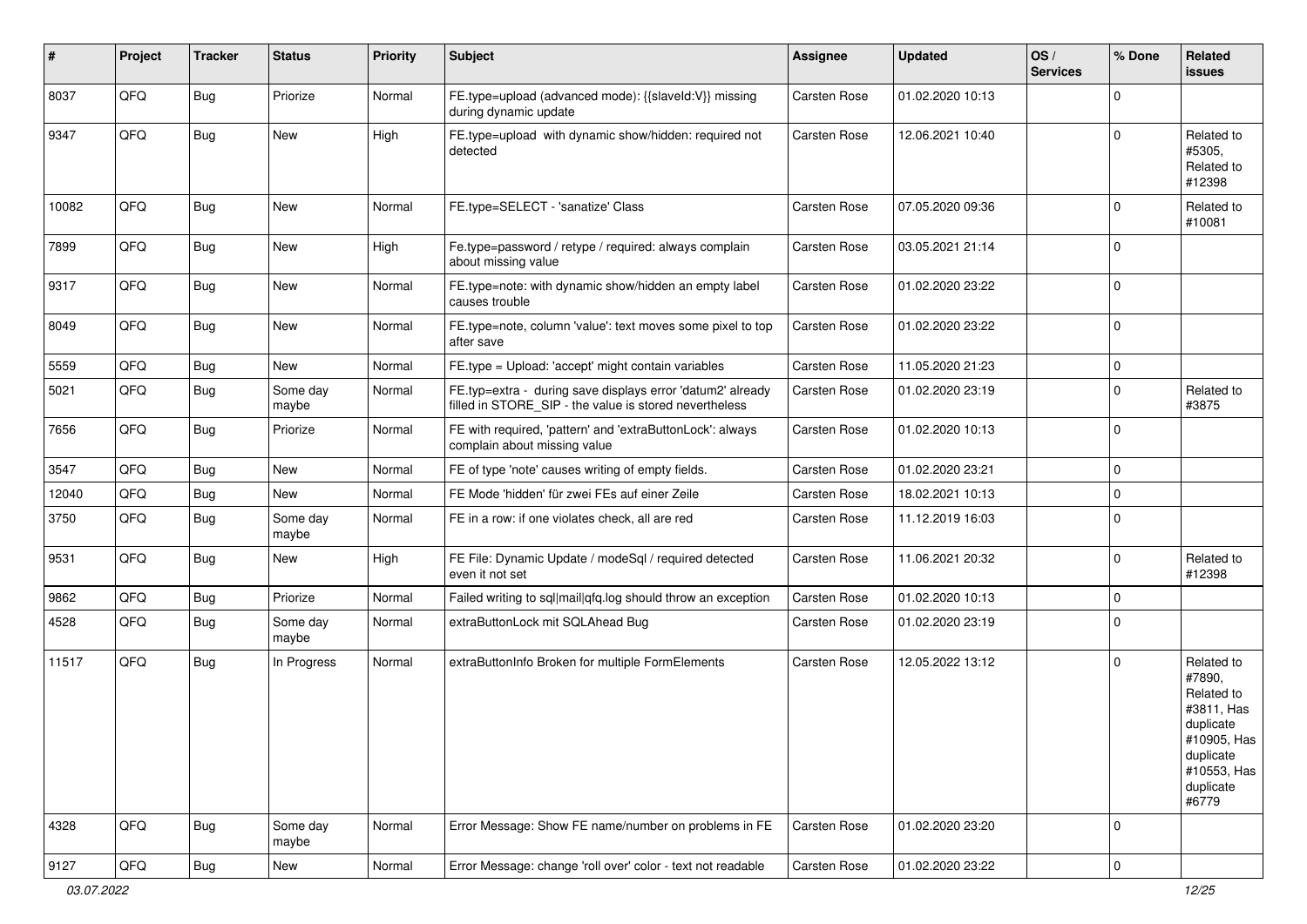| #     | Project | <b>Tracker</b> | <b>Status</b>     | <b>Priority</b> | Subject                                                                                                                       | <b>Assignee</b>     | <b>Updated</b>   | OS/<br><b>Services</b> | % Done      | Related<br>issues    |
|-------|---------|----------------|-------------------|-----------------|-------------------------------------------------------------------------------------------------------------------------------|---------------------|------------------|------------------------|-------------|----------------------|
| 6912  | QFQ     | <b>Bug</b>     | New               | Normal          | error Message Var 'deadline' already set in SIP - in Form<br>with FE.value={{deadline:R:::{{deadlinePeriod:Y}}}}              | <b>Carsten Rose</b> | 01.02.2020 23:21 |                        | $\Omega$    |                      |
| 7547  | QFQ     | <b>Bug</b>     | <b>New</b>        | Normal          | Error Message in afterSave: wrong parameter column<br>reported                                                                | <b>Carsten Rose</b> | 01.02.2020 23:22 |                        | $\Omega$    |                      |
| 6677  | QFQ     | <b>Bug</b>     | New               | Normal          | Error message FE Action Element: no/wrong FE reference<br>who cause the problem.                                              | <b>Carsten Rose</b> | 01.02.2020 23:21 |                        | $\Omega$    |                      |
| 9013  | QFQ     | <b>Bug</b>     | <b>New</b>        | Normal          | Error in Twig template not handled                                                                                            | <b>Carsten Rose</b> | 20.10.2021 13:43 |                        | 0           |                      |
| 9783  | QFQ     | <b>Bug</b>     | <b>New</b>        | Normal          | Email with special characters                                                                                                 | <b>Carsten Rose</b> | 01.02.2020 23:22 |                        | $\Omega$    |                      |
| 7002  | QFQ     | <b>Bug</b>     | <b>New</b>        | Normal          | Dynamic Update: row does not disappear / appear                                                                               | <b>Carsten Rose</b> | 01.02.2020 23:22 |                        | $\mathbf 0$ |                      |
| 3682  | QFQ     | <b>Bug</b>     | Some day<br>maybe | Normal          | Dynamic update: Radio buttons                                                                                                 | <b>Carsten Rose</b> | 11.12.2019 16:02 |                        | $\Omega$    |                      |
| 8106  | QFQ     | <b>Bug</b>     | Some day<br>maybe | Normal          | Dynamic Update: Feld kann nicht auf empty zurückgesetzt<br>werden                                                             | <b>Carsten Rose</b> | 11.12.2019 16:01 |                        | $\Omega$    |                      |
| 3811  | QFQ     | <b>Bug</b>     | Some day<br>maybe | Normal          | Dynamic Update: extraButtonInfo - Text aktualisieren                                                                          | <b>Carsten Rose</b> | 11.12.2019 16:03 |                        | $\Omega$    | Related to<br>#11517 |
| 4583  | QFQ     | <b>Bug</b>     | Some day<br>maybe | Normal          | Dynamic Update bei TypeAhead Feldern                                                                                          | Carsten Rose        | 01.02.2020 23:19 |                        | $\Omega$    |                      |
| 12670 | QFQ     | Bug            | New               | High            | Dropdown-Menu classes können nicht mehr angegeben<br>werden                                                                   | <b>Carsten Rose</b> | 07.12.2021 17:19 |                        | 0           |                      |
| 9975  | QFQ     | <b>Bug</b>     | Priorize          | Normal          | Dropdown Menu: 'r:3' broken                                                                                                   | <b>Carsten Rose</b> | 01.02.2020 10:13 |                        | $\mathbf 0$ |                      |
| 5221  | QFQ     | <b>Bug</b>     | New               | High            | Download Dialog: Bleibt stehen in FF wenn Datei<br>automatisch gespeichert wird.                                              | <b>Carsten Rose</b> | 03.05.2021 21:14 |                        | $\Omega$    |                      |
| 4293  | QFQ     | <b>Bug</b>     | Some day<br>maybe | Normal          | Download broken if token 'd:' is missing - but no error<br>message                                                            | <b>Carsten Rose</b> | 11.12.2019 16:03 |                        | $\Omega$    | Related to<br>#7514  |
| 13460 | QFQ     | Bug            | New               | Normal          | Doc: Password set/reset  password should not processed<br>with 'html encode'                                                  | <b>Carsten Rose</b> | 19.03.2022 17:46 |                        | $\Omega$    |                      |
| 3130  | QFQ     | <b>Bug</b>     | Some day<br>maybe | Normal          | Debug Info's nicht korrekt nach 'New > Save'.                                                                                 | Carsten Rose        | 11.12.2019 16:03 |                        | $\Omega$    | Related to<br>#3253  |
| 12327 | QFQ     | Bug            | <b>New</b>        | Normal          | Copy to clipboard: Glyphicon can not be changed                                                                               | <b>Carsten Rose</b> | 27.12.2021 17:59 |                        | $\mathbf 0$ |                      |
| 12714 | QFQ     | <b>Bug</b>     | <b>New</b>        | Normal          | Conversion of GIF to PDF broken when GIF contains Alpha.                                                                      | <b>Carsten Rose</b> | 19.03.2022 17:49 |                        | $\Omega$    |                      |
| 3349  | QFQ     | <b>Bug</b>     | Some day<br>maybe | Normal          | config.qfq.ini: a) vertraegt keine '=' im Value (z.B. Passwort),<br>b) Values sollten in ticks einschliessbar sein (spaces, ) | <b>Carsten Rose</b> | 11.12.2019 16:02 |                        | $\mathbf 0$ |                      |
| 4279  | QFQ     | Bug            | Some day<br>maybe | High            | config.linkVars lost                                                                                                          | Carsten Rose        | 03.05.2021 21:14 |                        | 0           |                      |
| 9691  | QFQ     | <b>Bug</b>     | In Progress       | Normal          | Checkbox: dynamic update > readonly                                                                                           | <b>Carsten Rose</b> | 01.02.2020 23:22 |                        | 50          | Related to<br>#9834  |
| 11752 | QFQ     | <b>Bug</b>     | New               | Normal          | checkbox renders multiple input elements with same name                                                                       | Carsten Rose        | 17.12.2020 14:58 |                        | 0           | Related to<br>#11750 |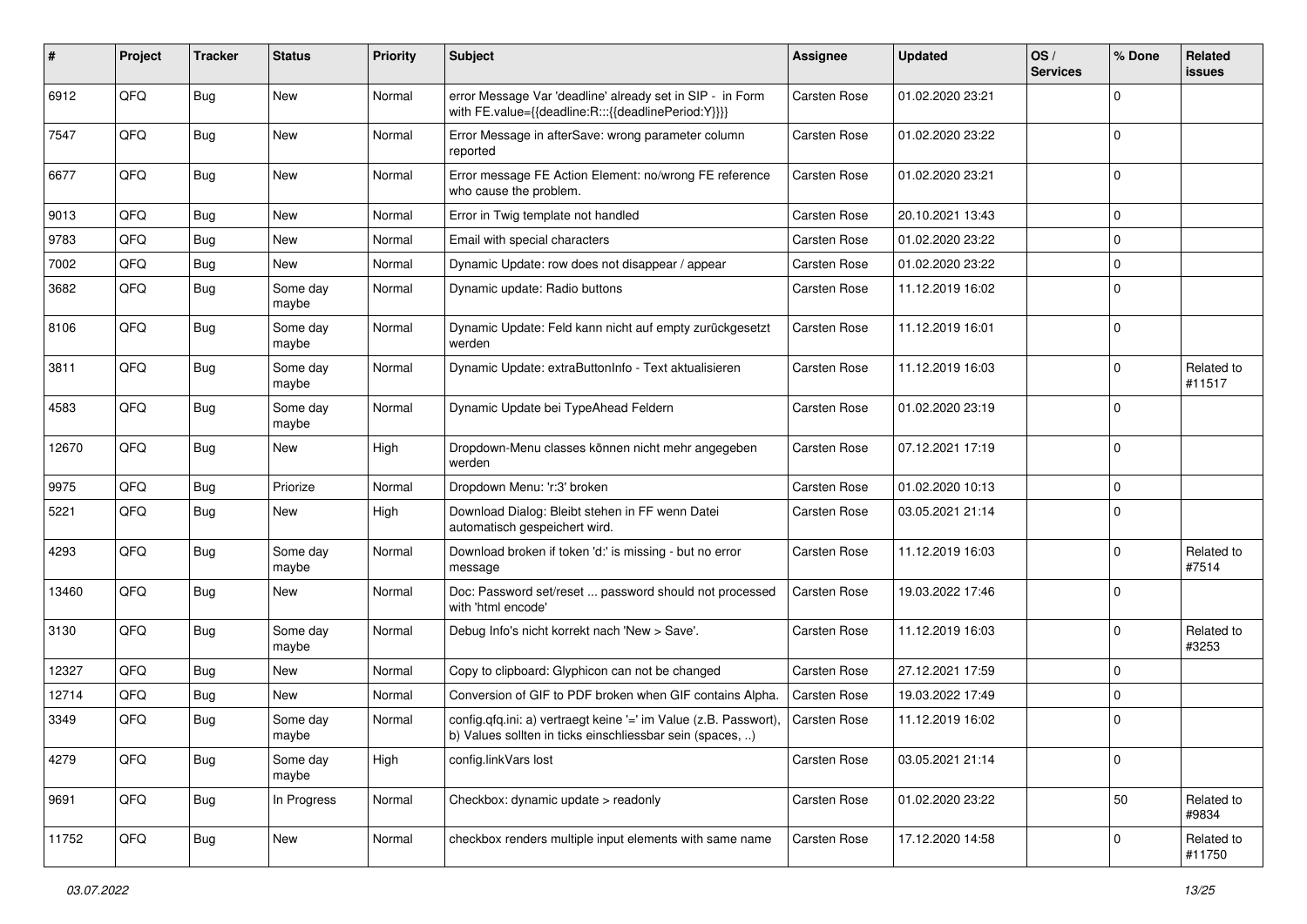| #     | Project | <b>Tracker</b> | <b>Status</b>     | <b>Priority</b> | <b>Subject</b>                                                                                                                 | <b>Assignee</b>     | <b>Updated</b>   | OS/<br><b>Services</b> | % Done         | Related<br>issues                           |
|-------|---------|----------------|-------------------|-----------------|--------------------------------------------------------------------------------------------------------------------------------|---------------------|------------------|------------------------|----------------|---------------------------------------------|
| 9669  | QFQ     | <b>Bug</b>     | Some day<br>maybe | Normal          | Checkbox / Template Group: radio/checkbox visible broken<br>after 'add'                                                        | <b>Carsten Rose</b> | 16.06.2021 13:47 |                        | $\Omega$       | Related to<br>#8091                         |
| 13451 | QFQ     | <b>Bug</b>     | <b>New</b>        | Normal          | Character Counter / Max Character: Problem in Safari                                                                           | <b>Carsten Rose</b> | 15.04.2022 17:18 |                        | $\mathbf{0}$   |                                             |
| 9177  | QFQ     | Bug            | New               | Normal          | Bug? QFQ tries to save an action FE, which has real<br>existing column name                                                    | <b>Carsten Rose</b> | 01.02.2020 23:22 |                        | $\Omega$       |                                             |
| 9958  | QFQ     | <b>Bug</b>     | Priorize          | Normal          | Broken subrecord query: no error message                                                                                       | <b>Carsten Rose</b> | 05.02.2021 15:15 |                        | $\Omega$       |                                             |
| 12546 | QFQ     | <b>Bug</b>     | Feedback          | Normal          | Branch 'Development' - Unit Tests mit dirty workaround<br>angepasst                                                            | <b>Carsten Rose</b> | 19.03.2022 17:48 |                        | $\overline{0}$ |                                             |
| 3782  | QFQ     | <b>Bug</b>     | Priorize          | Normal          | Bei fehlerhafter Eingabe (z.B. Datum) sollte das erwartete<br>Format angezeigt werden                                          | <b>Carsten Rose</b> | 01.02.2020 10:13 |                        | $\overline{0}$ |                                             |
| 8431  | QFQ     | Bug            | <b>New</b>        | High            | autocron.php with wrong path                                                                                                   | <b>Carsten Rose</b> | 03.05.2021 21:14 |                        | $\mathbf 0$    |                                             |
| 9275  | QFQ     | Bug            | <b>New</b>        | Normal          | autcron: t3 page, which takes to long to respond, is not<br>reported properly                                                  | Carsten Rose        | 01.02.2020 23:22 |                        | 100            |                                             |
| 14233 | QFQ     | Bug            | <b>New</b>        | Normal          | AS link: question - HTML is not rendered                                                                                       | <b>Carsten Rose</b> | 28.05.2022 11:02 |                        | $\Omega$       |                                             |
| 14077 | QFQ     | Bug            | <b>New</b>        | Normal          | As _link: Attribute 'class' missing by r:1 and r:3 - but should<br>set                                                         | <b>Carsten Rose</b> | 28.05.2022 11:02 |                        | $\Omega$       | Related to<br>#5342.<br>Related to<br>#4343 |
| 9281  | QFQ     | Bug            | Some day<br>maybe | Normal          | Allow STRICT_TRANS_TABLES                                                                                                      | <b>Carsten Rose</b> | 02.01.2021 18:43 |                        | $\Omega$       |                                             |
| 4092  | QFQ     | Bug            | Some day<br>maybe | Normal          | 1) Logging verbessern wann welches FE warum ausgefuehrt   Carsten Rose<br>wird, 2) Documentation: Best Practice Template Group |                     | 01.02.2020 23:19 |                        | $\Omega$       | Related to<br>#3504                         |
| 5768  | QFQ     | Bug            | Some day<br>maybe | Normal          | '{{pageLanguage:T}}' missing if QFQ is called via api                                                                          | <b>Carsten Rose</b> | 01.02.2020 23:19 |                        | $\overline{0}$ |                                             |
| 4651  | QFQ     | Bug            | Some day<br>maybe | Normal          | "Loading document" Modal wird angezeigt bei uzhcd type=2<br>Ansicht                                                            | <b>Carsten Rose</b> | 01.02.2020 23:20 |                        | $\overline{0}$ |                                             |
| 5576  | QFQ     | <b>Bug</b>     | New               | Normal          | Using MySQL 'DROP' requires privilege - wich is not really<br>necessary.                                                       | <b>Carsten Rose</b> | 01.02.2020 23:21 |                        | $\overline{0}$ |                                             |
| 4349  | QFQ     | Feature        | Some day<br>maybe | Normal          | link download: downloaded external URL to<br>deliver/concatenate - check mimetipe and handle it correctly                      | <b>Carsten Rose</b> | 11.12.2019 16:02 |                        | $\overline{0}$ |                                             |
| 4606  | QFQ     | Feature        | Some day<br>maybe | Normal          | link: qualifier to render bootstrap button                                                                                     | <b>Carsten Rose</b> | 01.02.2020 23:19 |                        | $\Omega$       |                                             |
| 4343  | QFQ     | Feature        | Some day<br>maybe | Normal          | Link: Classifier to add 'attributes'                                                                                           | <b>Carsten Rose</b> | 01.02.2020 23:20 |                        | $\Omega$       | Related to<br>#14077                        |
| 3285  | QFQ     | Feature        | Some day<br>maybe | Normal          | Zeichenlimit pro Feld: textarea / editor                                                                                       | <b>Carsten Rose</b> | 11.12.2019 16:02 |                        | $\Omega$       |                                             |
| 3677  | QFQ     | Feature        | Some day<br>maybe | Normal          | wkhtmltopdf: FE User access prohibited, if client IP changes<br>- \$TYPO3_CONF_VARS[FE][lockIP]                                | <b>Carsten Rose</b> | 11.12.2019 16:02 |                        | $\Omega$       |                                             |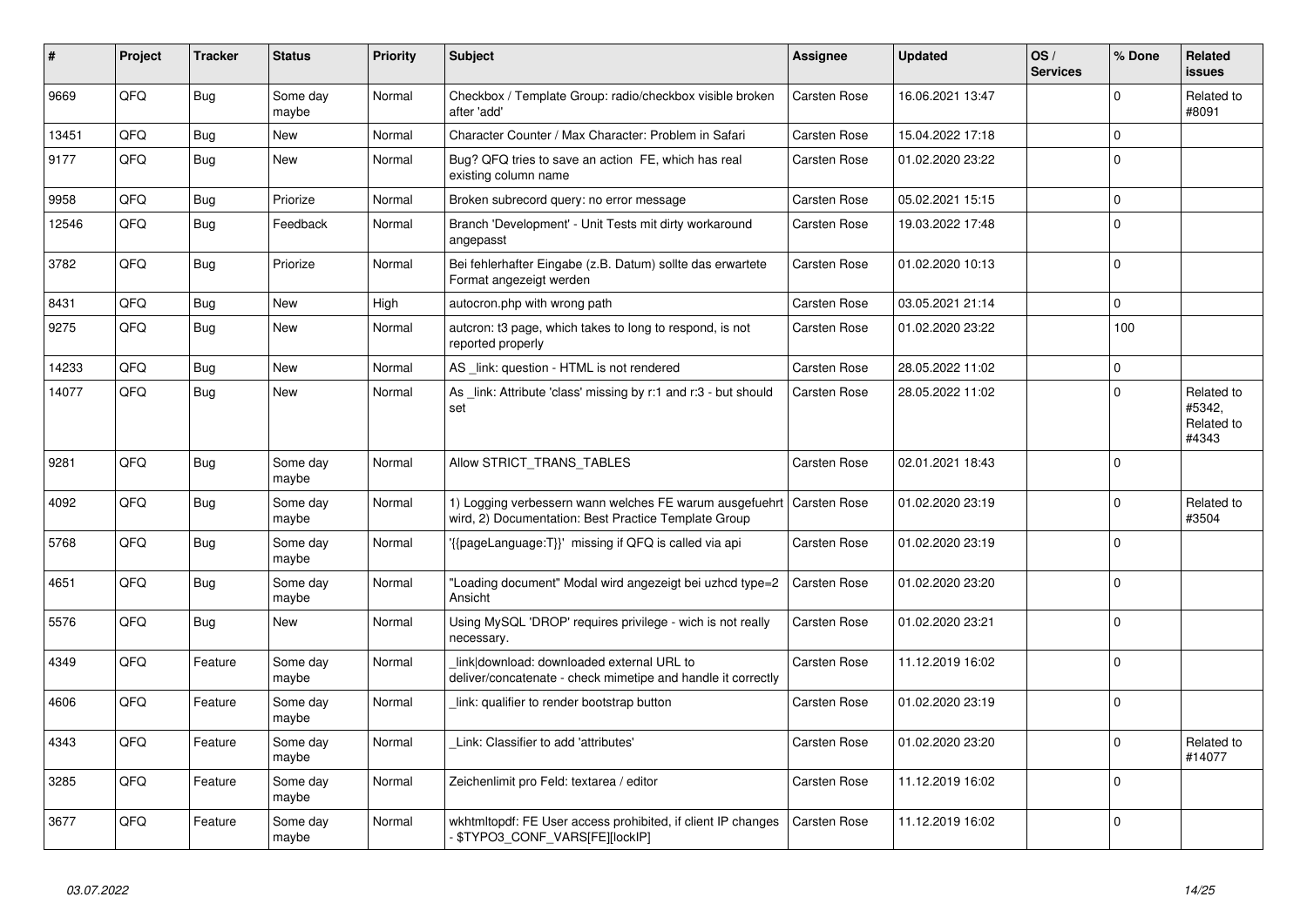| #     | Project | <b>Tracker</b> | <b>Status</b>     | <b>Priority</b> | <b>Subject</b>                                                                                                             | <b>Assignee</b>     | <b>Updated</b>   | OS/<br><b>Services</b> | % Done      | Related<br>issues                                                      |
|-------|---------|----------------|-------------------|-----------------|----------------------------------------------------------------------------------------------------------------------------|---------------------|------------------|------------------------|-------------|------------------------------------------------------------------------|
| 6855  | QFQ     | Feature        | New               | Normal          | With {{feUser:U}}!={{feUser:T}}: Save / Delete: only possible<br>with {{feUserSave:U}}='yes' and '{{feUserDelete:U}}='yes' | Carsten Rose        | 01.02.2020 23:21 |                        | $\Omega$    |                                                                        |
| 5665  | QFQ     | Feature        | Some day<br>maybe | Normal          | Versuch das '{{!' nicht mehr noetig ist.                                                                                   | Carsten Rose        | 01.02.2020 23:20 |                        | $\mathbf 0$ | Related to<br>#7432,<br>Related to<br>#7434                            |
| 4652  | QFQ     | Feature        | Some day<br>maybe | Normal          | UZH CD: Weiterleitung auf benutzerdefinierte 403/404 Seite                                                                 | Carsten Rose        | 01.02.2020 23:20 |                        | $\Omega$    |                                                                        |
| 13354 | QFQ     | Feature        | <b>New</b>        | Normal          | Using Websocket in QFQ                                                                                                     | Carsten Rose        | 10.11.2021 15:47 |                        | 0           |                                                                        |
| 3332  | QFQ     | Feature        | Some day<br>maybe | Normal          | Uploads: Thumbnails, Details zum hochgeladenen File                                                                        | Carsten Rose        | 11.12.2019 16:02 |                        | $\mathbf 0$ | Related to<br>#3264,<br>Related to<br>#5333                            |
| 7119  | QFQ     | Feature        | <b>New</b>        | Normal          | Upload: scaleDownWidth, scaleDownHeight                                                                                    | Carsten Rose        | 01.02.2020 23:21 |                        | $\mathbf 0$ |                                                                        |
| 7175  | QFQ     | Feature        | <b>New</b>        | Normal          | Upload: md5 hash as filename                                                                                               | Carsten Rose        | 01.02.2020 23:21 |                        | $\mathbf 0$ |                                                                        |
| 7850  | QFQ     | Feature        | New               | High            | Upload records: non 'pathFileName' column                                                                                  | Carsten Rose        | 03.05.2021 21:14 |                        | $\mathbf 0$ |                                                                        |
| 10793 | QFQ     | Feature        | In Progress       | Normal          | Update NPM Packages                                                                                                        | Carsten Rose        | 07.09.2021 13:25 |                        | 30          |                                                                        |
| 4197  | QFQ     | Feature        | Some day<br>maybe | Normal          | Unit Test fuer JSON Stream von QuickFormQuery.php ><br>doForm()                                                            | Carsten Rose        | 11.12.2019 16:03 |                        | 0           |                                                                        |
| 11320 | QFQ     | Feature        | Priorize          | Normal          | Typo3 Version 10 support                                                                                                   | Carsten Rose        | 05.05.2021 22:09 |                        | $\mathbf 0$ |                                                                        |
| 12440 | QFQ     | Feature        | In Progress       | Normal          | Typo3 V10 upgrade (durchfuehren und testen)                                                                                | Carsten Rose        | 21.03.2022 09:53 |                        | 50          | Related to<br>#12357,<br>Related to<br>#12067,<br>Related to<br>#10661 |
| 9221  | QFQ     | Feature        | New               | Normal          | typeAhead: Zeichenlimite ausschalten                                                                                       | Carsten Rose        | 29.06.2022 22:36 |                        | 0           |                                                                        |
| 10116 | QFQ     | Feature        | Some day<br>maybe | Normal          | TypeAhead: Tag - show inside 'input' element                                                                               | Carsten Rose        | 16.09.2021 15:09 |                        | $\mathbf 0$ |                                                                        |
| 10115 | QFQ     | Feature        | New               | Normal          | TypeAhead: static list                                                                                                     | <b>Carsten Rose</b> | 26.02.2020 16:42 |                        | 100         |                                                                        |
| 4018  | QFQ     | Feature        | New               | Normal          | typeahead: long query parameter / answer triggers 'Attack<br>detected' and purges current SIP storage.                     | Carsten Rose        | 29.06.2022 22:46 |                        | $\mathbf 0$ | Related to<br>#9077                                                    |
| 5894  | QFQ     | Feature        | Feedback          | Normal          | Typeahead in Report: show/hide rows dynamically                                                                            | Carsten Rose        | 18.02.2022 08:50 |                        | $\Omega$    | Related to<br>#5893,<br>Related to<br>#5885                            |
| 12400 | QFQ     | Feature        | New               | Normal          | Tutorial ist in QFQ Doku, Wird in der Suche gefunden, es<br>gibt aber kein Menupunkt - Inhalt ueberpruefen                 | Carsten Rose        | 03.05.2021 20:45 |                        | $\mathbf 0$ |                                                                        |
| 8044  | QFQ     | Feature        | Priorize          | Normal          | Transaction: a) Form, b) Report                                                                                            | Carsten Rose        | 05.05.2021 22:14 |                        | $\mathbf 0$ | Related to<br>#8043                                                    |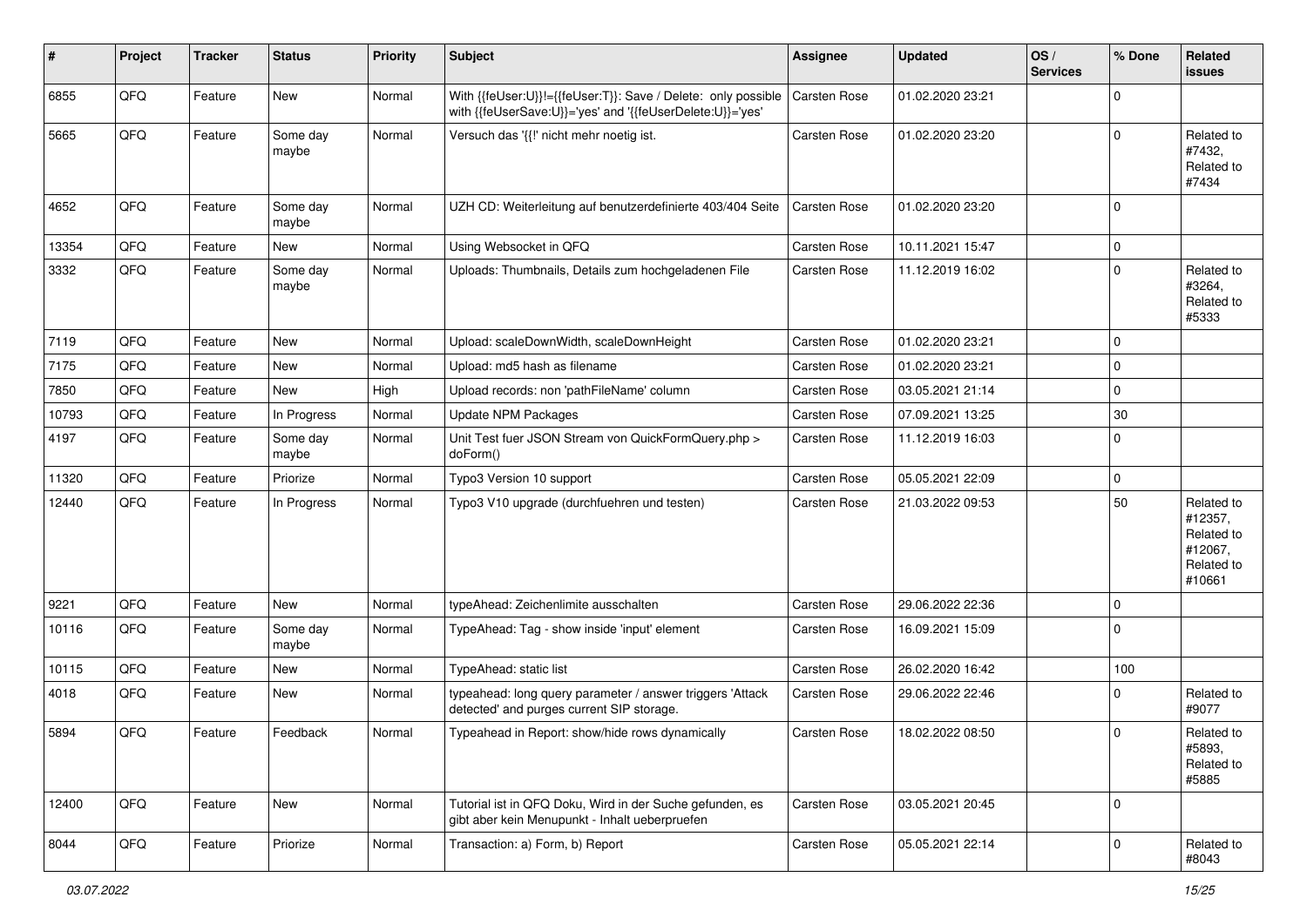| #     | <b>Project</b> | <b>Tracker</b> | <b>Status</b>     | <b>Priority</b> | <b>Subject</b>                                                                                       | Assignee                                               | <b>Updated</b>      | OS/<br><b>Services</b> | % Done      | Related<br><b>issues</b> |                      |
|-------|----------------|----------------|-------------------|-----------------|------------------------------------------------------------------------------------------------------|--------------------------------------------------------|---------------------|------------------------|-------------|--------------------------|----------------------|
| 9968  | QFQ            | Feature        | Priorize          | Normal          | Tooltip in Links for Developer                                                                       | <b>Carsten Rose</b>                                    | 01.02.2020 23:17    |                        | $\Omega$    |                          |                      |
| 12664 | QFQ            | Feature        | <b>New</b>        | Normal          | TinyMCE: report/remove malicous HTML/JS Code                                                         | Carsten Rose                                           | 19.03.2022 17:47    |                        | $\mathbf 0$ | Related to<br>#14320     |                      |
| 12632 | QFQ            | Feature        | <b>New</b>        | Normal          | TinyMCE: Prepare CSS classes for images                                                              | <b>Carsten Rose</b>                                    | 04.06.2021 14:35    |                        | 100         | Blocked by<br>#12186     |                      |
| 7239  | QFQ            | Feature        | <b>New</b>        | Normal          | TinyMCE: html tag whitelist                                                                          | Carsten Rose                                           | 01.02.2020 23:21    |                        | $\Omega$    | Related to<br>#14320     |                      |
| 12439 | QFQ            | Feature        | In Progress       | Normal          | TinyMCE Paste from Word & Character Count/Limit                                                      | Carsten Rose                                           | 05.05.2021 22:15    |                        | 0 l         |                          |                      |
| 12186 | QFQ            | Feature        | <b>New</b>        | High            | TinyMCE Config für Objekte                                                                           | Carsten Rose                                           | 07.12.2021 17:19    |                        | $\Omega$    | <b>Blocks</b><br>#12632  |                      |
| 9704  | QFQ            | Feature        | Some day<br>maybe | Normal          | Thumbnails Generieren beim Splitten von PDF Files                                                    | <b>Carsten Rose</b>                                    | 11.12.2019 16:01    |                        | $\Omega$    |                          |                      |
| 4757  | QFQ            | Feature        | Some day<br>maybe | Normal          | Test subrecord: download links ok? Links ok?                                                         | Carsten Rose                                           | 01.02.2020 23:20    |                        | $\Omega$    |                          |                      |
| 3385  | QFQ            | Feature        | Some day<br>maybe | Normal          | templateGroup: insert/update/delete non primary records                                              | <b>Carsten Rose</b>                                    | 11.12.2019 16:02    |                        | $\Omega$    |                          |                      |
| 7521  | QFQ            | Feature        | <b>New</b>        | Normal          | TemplateGroup: fe.type=upload                                                                        | <b>Carsten Rose</b>                                    | 01.02.2020 23:21    |                        | $\Omega$    | Related to<br>#9706      |                      |
| 12679 | QFQ            | Feature        | New               | Normal          | tablesorter: custom column width                                                                     | <b>Carsten Rose</b>                                    | 16.06.2021 11:10    |                        | $\mathbf 0$ |                          |                      |
| 10745 | QFQ            | Feature        | Some day<br>maybe | Normal          | <b>Tablesorter Excel Export</b>                                                                      | <b>Carsten Rose</b>                                    | 16.09.2021 15:09    |                        | $\mathbf 0$ |                          |                      |
| 12584 | QFQ            | Feature        | Feedback          | Normal          | T3 v10 migration script: replace alias-patterns (v11)                                                | <b>Carsten Rose</b>                                    | 28.05.2022 11:12    |                        | 100         |                          |                      |
| 4258  | QFQ            | Feature        | Some day<br>maybe | High            | <b>System Defaults: Forms</b>                                                                        | <b>Carsten Rose</b>                                    | 03.05.2021 21:14    |                        | $\Omega$    |                          |                      |
| 3402  | QFQ            | Feature        | Some day<br>maybe | Normal          | Syntax Highlighting via CodeMirror                                                                   | Carsten Rose                                           | 11.12.2019 16:02    |                        | 100         | Related to<br>#3207      |                      |
| 12477 | QFQ            | Feature        | <b>New</b>        | Normal          | Support for refactoring: Form, FormElement, diverse<br>Tabellen/Spalten, tt-content Records          | <b>Carsten Rose</b>                                    | 03.05.2021 20:45    |                        | $\Omega$    |                          |                      |
| 11955 | QFQ            | Feature        | <b>New</b>        | Normal          | subrecord: new title option to set <th> attributes - e.g. to<br/>customize tablesorter options.</th> | attributes - e.g. to<br>customize tablesorter options. | <b>Carsten Rose</b> | 03.05.2021 20:47       |             | $\Omega$                 | Related to<br>#11775 |
| 8187  | QFQ            | Feature        | <b>New</b>        | Normal          | Subrecord: enable/hide new button - make new/edit/delete<br>customizeable.                           | Carsten Rose                                           | 06.03.2021 18:44    |                        | $\mathbf 0$ | Related to<br>#11326     |                      |
| 3432  | QFQ            | Feature        | <b>New</b>        | Normal          | subrecord: dynamicUpdate                                                                             | Carsten Rose                                           | 11.06.2020 21:10    |                        | $\Omega$    | Related to<br>#5691      |                      |
| 11775 | QFQ            | Feature        | <b>New</b>        | Normal          | Subrecord Tooltip pro Feld                                                                           | <b>Carsten Rose</b>                                    | 18.12.2020 15:22    |                        | $\Omega$    | Related to<br>#11955     |                      |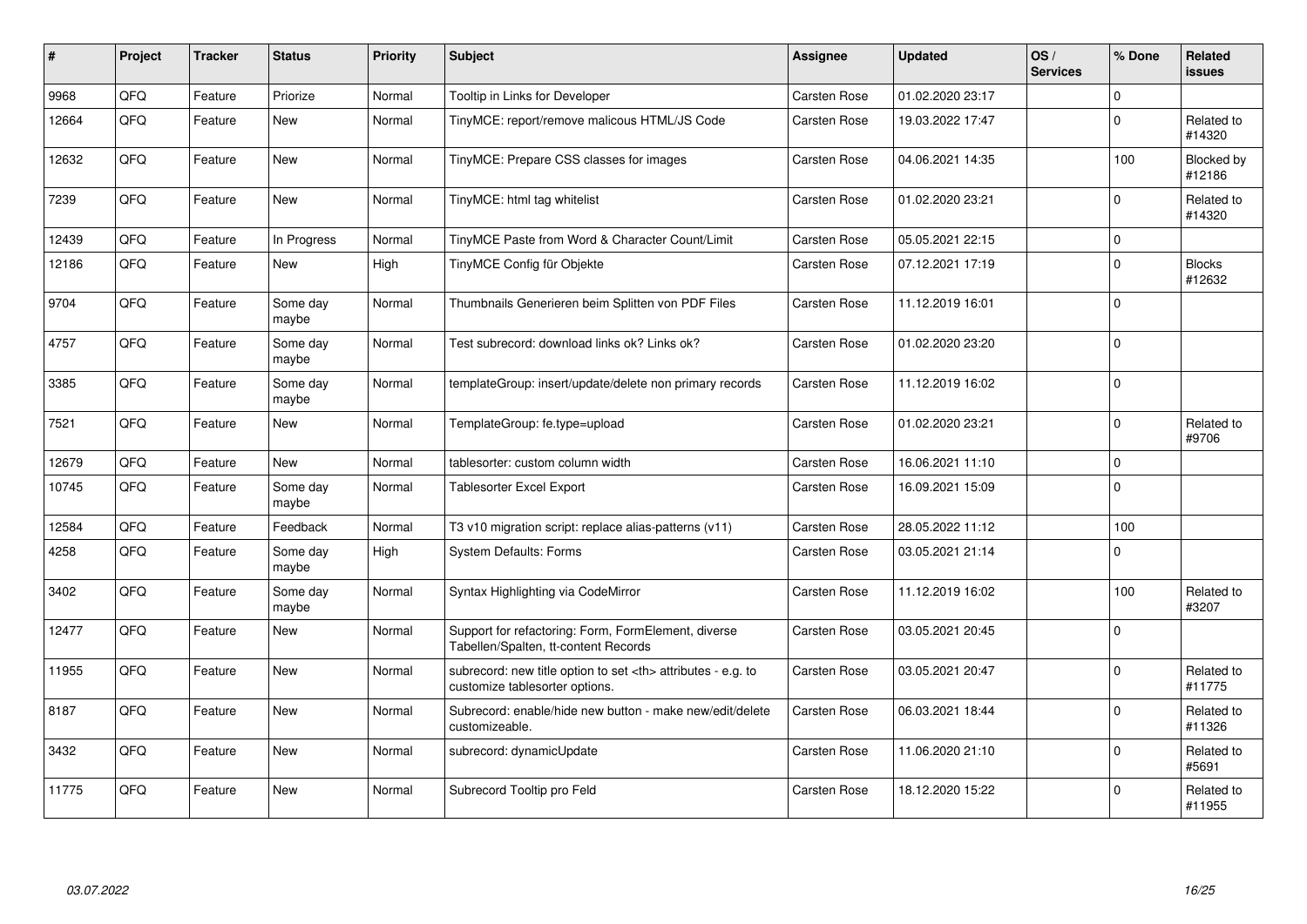| #     | Project | <b>Tracker</b> | <b>Status</b>     | <b>Priority</b> | <b>Subject</b>                                                                                      | <b>Assignee</b> | <b>Updated</b>   | OS/<br><b>Services</b> | % Done      | <b>Related</b><br><b>issues</b>               |
|-------|---------|----------------|-------------------|-----------------|-----------------------------------------------------------------------------------------------------|-----------------|------------------|------------------------|-------------|-----------------------------------------------|
| 12413 | QFQ     | Feature        | <b>New</b>        | Normal          | STORE_TYPO3: enhance for {{be_users.email:T}},<br>{{fe users.email:T}}                              | Carsten Rose    | 03.05.2021 20:45 |                        | $\Omega$    | Related to<br>#12412,<br>Related to<br>#10012 |
| 9129  | QFQ     | Feature        | <b>New</b>        | Normal          | sqlValidate: Message as notification, not as error                                                  | Carsten Rose    | 01.02.2020 23:22 |                        | $\Omega$    | Related to<br>#9128                           |
| 4026  | QFQ     | Feature        | Some day<br>maybe | Normal          | sglLog.sgl: log number of FE.id                                                                     | Carsten Rose    | 11.12.2019 16:03 |                        | $\mathbf 0$ | Related to<br>#5458                           |
| 3941  | QFQ     | Feature        | Some day<br>maybe | Normal          | sglAfter: es sollten mehrere moeglich sein                                                          | Carsten Rose    | 11.12.2019 16:03 |                        | $\mathbf 0$ | Related to<br>#3942                           |
| 12504 | QFQ     | Feature        | Priorize          | Normal          | sql.log: report fe.id                                                                               | Carsten Rose    | 05.05.2021 22:09 |                        | $\mathbf 0$ |                                               |
| 4050  | QFQ     | Feature        | <b>New</b>        | Normal          | sql.log: 1) FormElement ID which causes a specific action,<br>2) Result in the same row.            | Carsten Rose    | 15.04.2020 11:35 |                        | $\Omega$    | Related to<br>#5458                           |
| 8806  | QFQ     | Feature        | <b>New</b>        | Normal          | SQL Function nl2br                                                                                  | Carsten Rose    | 01.02.2020 23:22 |                        | $\mathbf 0$ |                                               |
| 9928  | QFQ     | Feature        | Priorize          | Normal          | SpecialColumnName: a) Deprecated: ' AS "_+tag " ', b)<br>New: ' AS "_ <tag1><tag2>" '</tag2></tag1> | Carsten Rose    | 01.02.2020 23:17 |                        | $\mathbf 0$ | Related to<br>#9929                           |
| 7683  | QFQ     | Feature        | New               | Normal          | Special column names in '{{ SELECT  AS _link }}' should<br>be detected                              | Carsten Rose    | 01.02.2020 23:21 |                        | $\mathbf 0$ |                                               |
| 12532 | QFQ     | Feature        | New               | High            | SIP-Parameter bei Seitenaufruf in Browser-Console<br>anzeigen                                       | Carsten Rose    | 07.12.2021 17:19 |                        | $\Omega$    | Related to<br>#11893.<br>Related to<br>#14187 |
| 9707  | QFQ     | Feature        | New               | Normal          | SIP security: encode pageld and check pageld on decode                                              | Carsten Rose    | 01.02.2020 23:22 |                        | $\mathbf 0$ |                                               |
| 7107  | QFQ     | Feature        | Some day<br>maybe | Normal          | Showcase Registration Tool: Anmeldung / Administration :<br>Liste Anmeldungen / Emaileinaldung      | Carsten Rose    | 11.12.2019 16:01 |                        | 0           |                                               |
| 3537  | QFQ     | Feature        | Some day<br>maybe | Low             | SHOW COLUMNS FROM tableName - Extend '{{!'<br>definition                                            | Carsten Rose    | 11.12.2019 16:02 |                        | $\Omega$    |                                               |
| 8963  | QFQ     | Feature        | Priorize          | Normal          | Setting values in a store: flexible way                                                             | Carsten Rose    | 05.05.2021 22:10 |                        | $\mathbf 0$ | Related to<br>#8975                           |
| 4956  | QFQ     | Feature        | Some day<br>maybe | Normal          | Sendmail: Benutzerdefinierte Headers                                                                | Carsten Rose    | 11.12.2019 16:02 |                        | $\Omega$    |                                               |
| 11080 | QFQ     | Feature        | New               | Normal          | Send MQTT messages                                                                                  | Carsten Rose    | 29.08.2020 19:49 |                        | $\mathbf 0$ |                                               |
| 7519  | QFQ     | Feature        | <b>New</b>        | Normal          | Select: Multi                                                                                       | Carsten Rose    | 01.02.2020 23:22 |                        | $\Omega$    |                                               |
| 11076 | QFQ     | Feature        | In Progress       | Normal          | SELECT  AS _websocket                                                                               | Carsten Rose    | 30.08.2020 17:49 |                        | $\mathbf 0$ |                                               |
| 3727  | QFQ     | Feature        | New               | High            | Security: Session Hijacking erschweren                                                              | Carsten Rose    | 03.05.2021 21:14 |                        | 0           |                                               |
| 5428  | QFQ     | Feature        | Some day<br>maybe | Normal          | secure thumbnail: late render on access.                                                            | Carsten Rose    | 01.02.2020 23:20 |                        | $\mathbf 0$ |                                               |
| 9394  | QFG     | Feature        | Priorize          | Normal          | REST: allow for non numerical ids in get requests                                                   | Carsten Rose    | 05.05.2021 22:10 |                        | $\mathbf 0$ |                                               |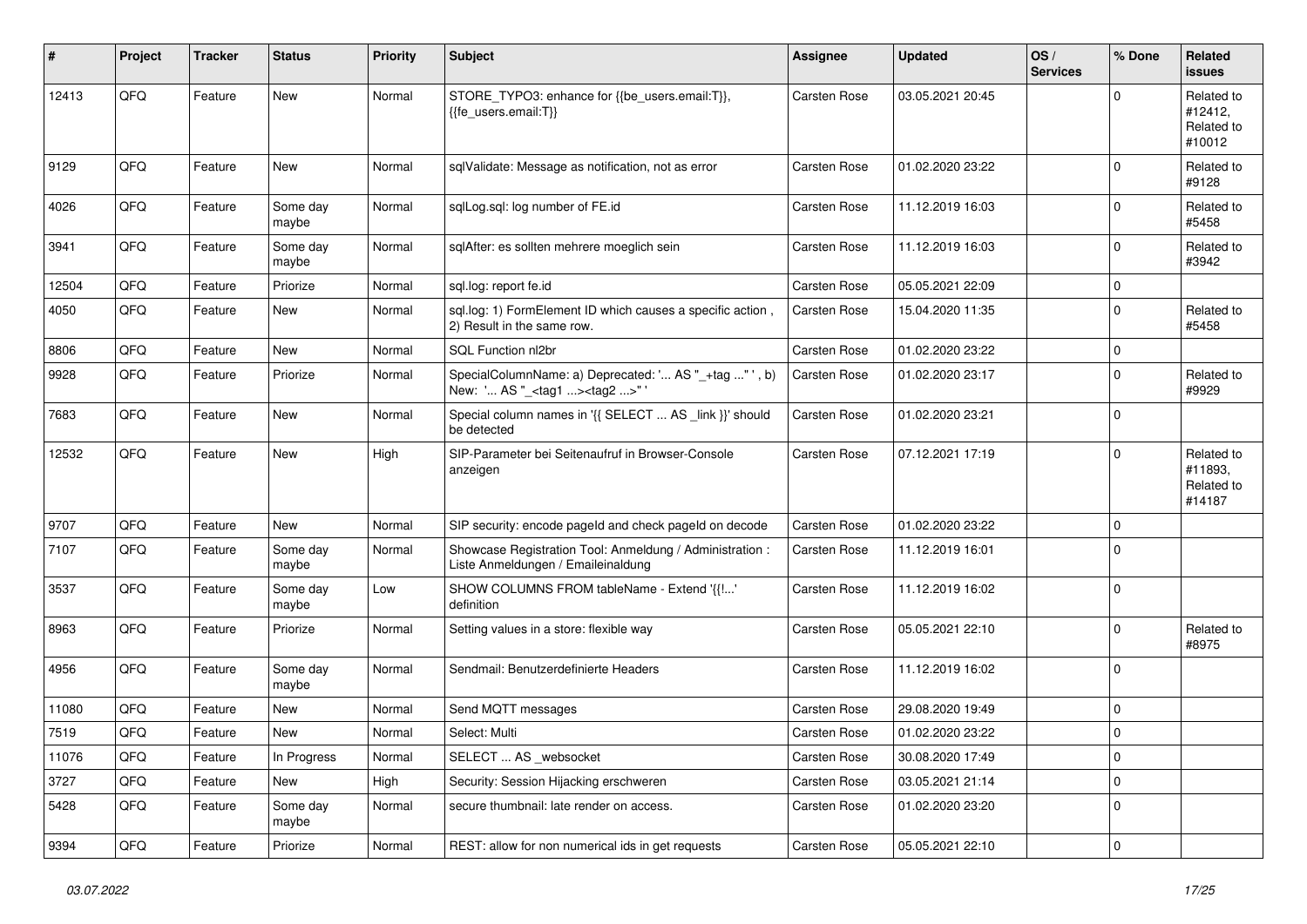| #     | Project | <b>Tracker</b> | <b>Status</b>     | <b>Priority</b> | Subject                                                                                            | <b>Assignee</b>     | <b>Updated</b>   | OS/<br><b>Services</b> | % Done       | Related<br>issues                                                      |
|-------|---------|----------------|-------------------|-----------------|----------------------------------------------------------------------------------------------------|---------------------|------------------|------------------------|--------------|------------------------------------------------------------------------|
| 5345  | QFQ     | Feature        | <b>New</b>        | Normal          | Report: UPDATE / INSERT / DELETE statements should<br>trigger subqueries, depending on the result. | Carsten Rose        | 27.05.2020 16:11 |                        | $\Omega$     |                                                                        |
| 9811  | QFQ     | Feature        | New               | Normal          | Report: tag every n'th row                                                                         | Carsten Rose        | 01.02.2020 23:22 |                        | $\mathbf 0$  |                                                                        |
| 3991  | QFQ     | Feature        | Some day<br>maybe | Normal          | report: Columnname '_skipWrap' skips 'fbeg', 'fend'                                                | Carsten Rose        | 11.12.2019 16:03 |                        | $\Omega$     |                                                                        |
| 3967  | QFQ     | Feature        | Some day<br>maybe | High            | Report: Checkbox, Radio, Dropdown, Input welches ohne<br>Submit funktioniert - 'Inline-Form'       | Carsten Rose        | 03.05.2021 21:14 |                        | $\mathbf{0}$ |                                                                        |
| 6723  | QFQ     | Feature        | New               | Normal          | Report QFQ Installation and Version                                                                | Carsten Rose        | 12.06.2021 09:07 |                        | $\Omega$     |                                                                        |
| 9983  | QFQ     | Feature        | New               | Normal          | Report Notation: new keyword 'range'                                                               | Carsten Rose        | 01.02.2020 15:55 |                        | $\mathbf 0$  |                                                                        |
| 8975  | QFQ     | Feature        | New               | Normal          | Report Notation: 2.0                                                                               | Carsten Rose        | 01.02.2020 23:22 |                        | $\Omega$     | Related to<br>#8963                                                    |
| 11323 | QFQ     | Feature        | Some day<br>maybe | Normal          | Report Frontend Editor Modal + Codemirror                                                          | Carsten Rose        | 16.09.2021 15:10 |                        | 0            | Related to<br>#11036                                                   |
| 10005 | QFQ     | Feature        | Priorize          | Normal          | Report / special column name:  AS _calendar                                                        | Carsten Rose        | 03.06.2020 17:28 |                        | $\mathbf 0$  |                                                                        |
| 12611 | QFQ     | Feature        | Some day<br>maybe | Normal          | Refactoring: Bootstrap with Lazy Loading                                                           | <b>Carsten Rose</b> | 08.06.2022 10:37 |                        | $\Omega$     | Related to<br>#12490.<br>Related to<br>#10013,<br>Related to<br>#7732  |
| 10012 | QFQ     | Feature        | Priorize          | Normal          | redirectAllMailTo: {{beEmail:T}}                                                                   | Carsten Rose        | 08.05.2021 09:54 |                        | $\Omega$     | Related to<br>#12412,<br>Related to<br>#12413,<br>Related to<br>#10011 |
| 13700 | QFQ     | Feature        | <b>New</b>        | Normal          | Redesign qfq.io Seite                                                                              | Carsten Rose        | 19.03.2022 17:43 |                        | $\mathbf{0}$ |                                                                        |
| 7099  | QFQ     | Feature        | New               | Normal          | Redesign FormEditor                                                                                | <b>Carsten Rose</b> | 01.02.2020 23:21 |                        | $\mathbf 0$  |                                                                        |
| 7480  | QFQ     | Feature        | New               | Normal          | Record History (Undo / Redo)                                                                       | Carsten Rose        | 11.12.2019 16:16 |                        | $\Omega$     | Related to<br>#2361                                                    |
| 7280  | QFQ     | Feature        | <b>New</b>        | Normal          | recently used table                                                                                | Carsten Rose        | 01.02.2020 23:21 |                        | $\mathbf 0$  |                                                                        |
| 3867  | QFQ     | Feature        | Priorize          | Normal          | Readonly Formular: Template Groups add/delete<br>ausbeldnen                                        | <b>Carsten Rose</b> | 05.05.2021 22:12 |                        | $\mathbf 0$  |                                                                        |
| 7924  | QFQ     | Feature        | New               | Normal          | Radio/Checkbox with Tooltip                                                                        | Carsten Rose        | 01.02.2020 23:22 |                        | 0            |                                                                        |
| 7520  | QFQ     | Feature        | New               | Normal          | QR Code:  AS _qr ( AS _link)                                                                       | Carsten Rose        | 01.02.2020 23:22 |                        | $\mathbf 0$  |                                                                        |
| 8586  | QFQ     | Feature        | Some day<br>maybe | Normal          | QFQ: Enhance Error message for 'record not found'                                                  | Carsten Rose        | 16.09.2021 15:10 |                        | $\mathbf 0$  |                                                                        |
| 5480  | QFQ     | Feature        | Some day<br>maybe | Normal          | QFQ: Dokumentation mit Screenshots versehen                                                        | Carsten Rose        | 01.02.2020 23:20 |                        | 0            | Related to<br>#9879                                                    |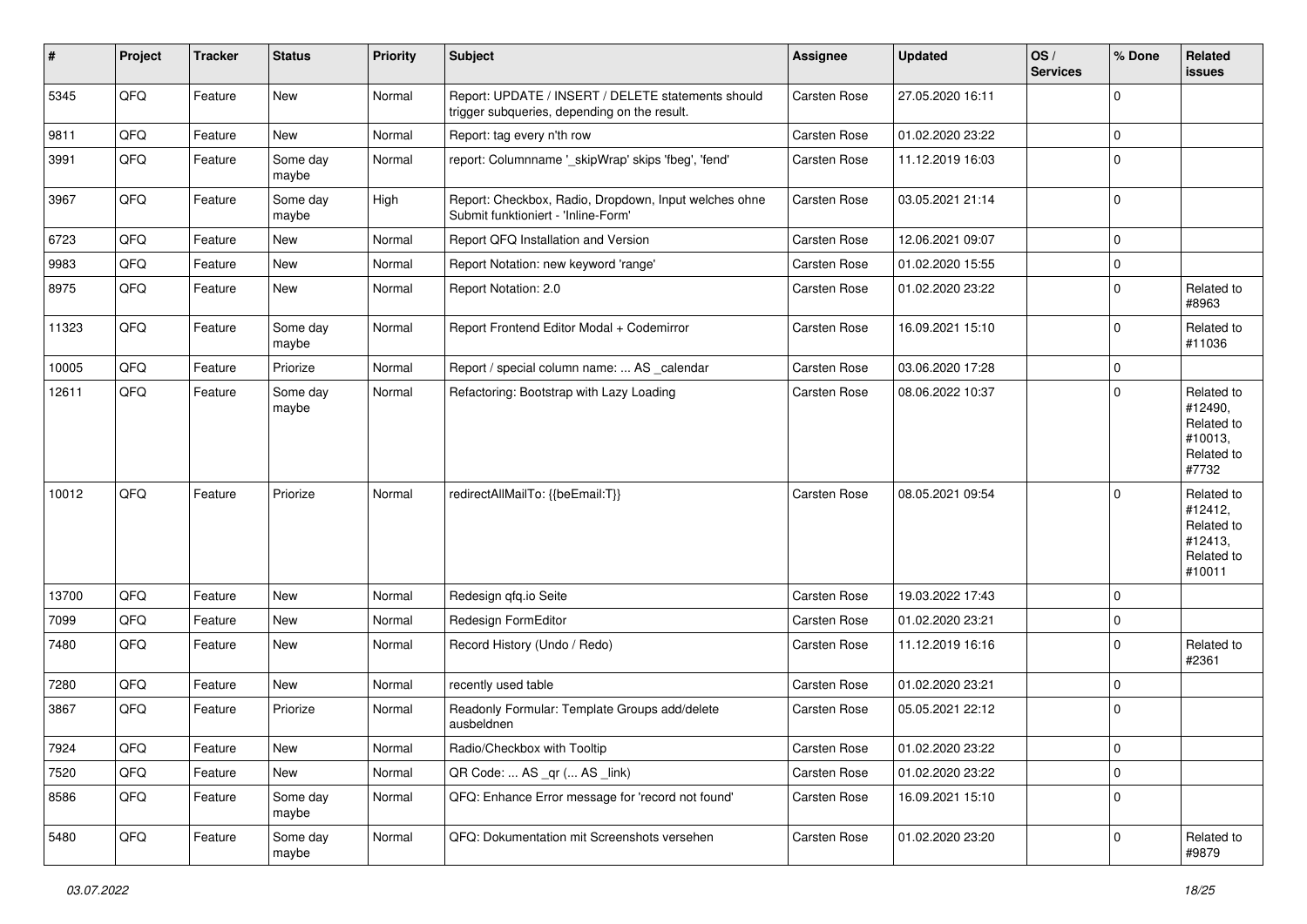| #     | Project | <b>Tracker</b> | <b>Status</b>     | <b>Priority</b> | <b>Subject</b>                                                                                                                        | Assignee            | <b>Updated</b>   | OS/<br><b>Services</b> | % Done      | Related<br><b>issues</b>                                               |
|-------|---------|----------------|-------------------|-----------------|---------------------------------------------------------------------------------------------------------------------------------------|---------------------|------------------|------------------------|-------------|------------------------------------------------------------------------|
| 14187 | QFQ     | Feature        | <b>New</b>        | High            | qfq.log: show current URL                                                                                                             | Carsten Rose        | 28.05.2022 11:02 |                        | $\Omega$    | Related to<br>#13933.<br>Related to<br>#12532,<br>Related to<br>#11893 |
| 4839  | QFQ     | Feature        | Some day<br>maybe | Normal          | gfg-handle in <head> Abschnitt</head>                                                                                                 | <b>Carsten Rose</b> | 11.12.2019 16:02 |                        | $\Omega$    |                                                                        |
| 9927  | QFQ     | Feature        | <b>New</b>        | Normal          | QFQ Update: a) Update nur machen wenn BE User<br>eingeloggt ist., b) Bei Fehler genaue Meldung welcher<br>Updateschritt Probleme hat. | <b>Carsten Rose</b> | 22.01.2020 12:59 |                        | $\Omega$    |                                                                        |
| 12465 | QFQ     | Feature        | <b>New</b>        | Normal          | QFQ Function: use in FE to fill StoreRecord                                                                                           | Carsten Rose        | 05.05.2021 21:58 |                        | $\Omega$    |                                                                        |
| 1635  | QFQ     | Feature        | Some day<br>maybe | Normal          | QFQ Extension content record: weitere Optionen<br>einblenden.                                                                         | Carsten Rose        | 11.12.2019 16:03 |                        | $\Omega$    |                                                                        |
| 11980 | QFQ     | Feature        | In Progress       | Normal          | protected verzeichnis MUSS geschützt werden                                                                                           | <b>Carsten Rose</b> | 07.09.2021 13:30 |                        | $\Omega$    |                                                                        |
| 4023  | QFQ     | Feature        | <b>New</b>        | Normal          | prepared statements - FE action: salveld, sqlInsert,<br>sqlUpdate, sqlDelete, sqlBefore, sqlAfter                                     | <b>Carsten Rose</b> | 11.12.2019 16:15 |                        | $\Omega$    |                                                                        |
| 8204  | QFQ     | Feature        | Priorize          | High            | Position 'required mark'                                                                                                              | <b>Carsten Rose</b> | 16.06.2021 13:44 |                        | $\Omega$    |                                                                        |
| 10080 | QFQ     | Feature        | <b>New</b>        | Normal          | Popup on 'save' / 'close': configure dialog (answer<br>yes/no/cancle/)                                                                | Carsten Rose        | 28.03.2021 20:52 |                        | $\Omega$    | Is duplicate<br>of #12262                                              |
| 10819 | QFQ     | Feature        | <b>New</b>        | Normal          | Persistent SIP - second try                                                                                                           | Carsten Rose        | 29.06.2020 23:02 |                        | $\Omega$    | Related to<br>#6261                                                    |
| 6261  | QFQ     | Feature        | <b>New</b>        | Normal          | Persistent SIP                                                                                                                        | <b>Carsten Rose</b> | 12.06.2021 09:07 |                        | $\Omega$    | Related to<br>#10819                                                   |
| 7336  | QFQ     | Feature        | Some day<br>maybe | Normal          | PDF Upload: disallow PDFs with specific Meta information                                                                              | <b>Carsten Rose</b> | 11.12.2019 16:01 |                        | $\Omega$    |                                                                        |
| 5715  | QFQ     | Feature        | <b>New</b>        | High            | <b>PDF Caching</b>                                                                                                                    | <b>Carsten Rose</b> | 03.05.2021 21:14 |                        | $\Omega$    | Related to<br>#5851,<br>Related to<br>#6357                            |
| 8101  | QFQ     | Feature        | Some day<br>maybe | Normal          | Password hash: support further hashing methods                                                                                        | <b>Carsten Rose</b> | 16.09.2021 15:10 |                        | $\Omega$    |                                                                        |
| 7681  | QFQ     | Feature        | <b>New</b>        | Normal          | Optional switch off 'check for modified record'                                                                                       | Carsten Rose        | 01.02.2020 23:21 |                        | $\Omega$    |                                                                        |
| 10011 | QFQ     | Feature        | Priorize          | Normal          | Offer new STORE TYPO3 Variable 'beUser', 'beEmail'                                                                                    | <b>Carsten Rose</b> | 08.05.2021 09:51 |                        | $\Omega$    | Related to<br>#10012,<br>Related to<br>#12511                          |
| 14090 | QFQ     | Feature        | <b>New</b>        | Normal          | Nützliche _script funktionen                                                                                                          | <b>Carsten Rose</b> | 28.05.2022 11:03 |                        | $\mathbf 0$ |                                                                        |
| 5782  | QFQ     | Feature        | New               | Normal          | NextCloud API                                                                                                                         | Carsten Rose        | 01.02.2020 10:02 |                        | $\Omega$    |                                                                        |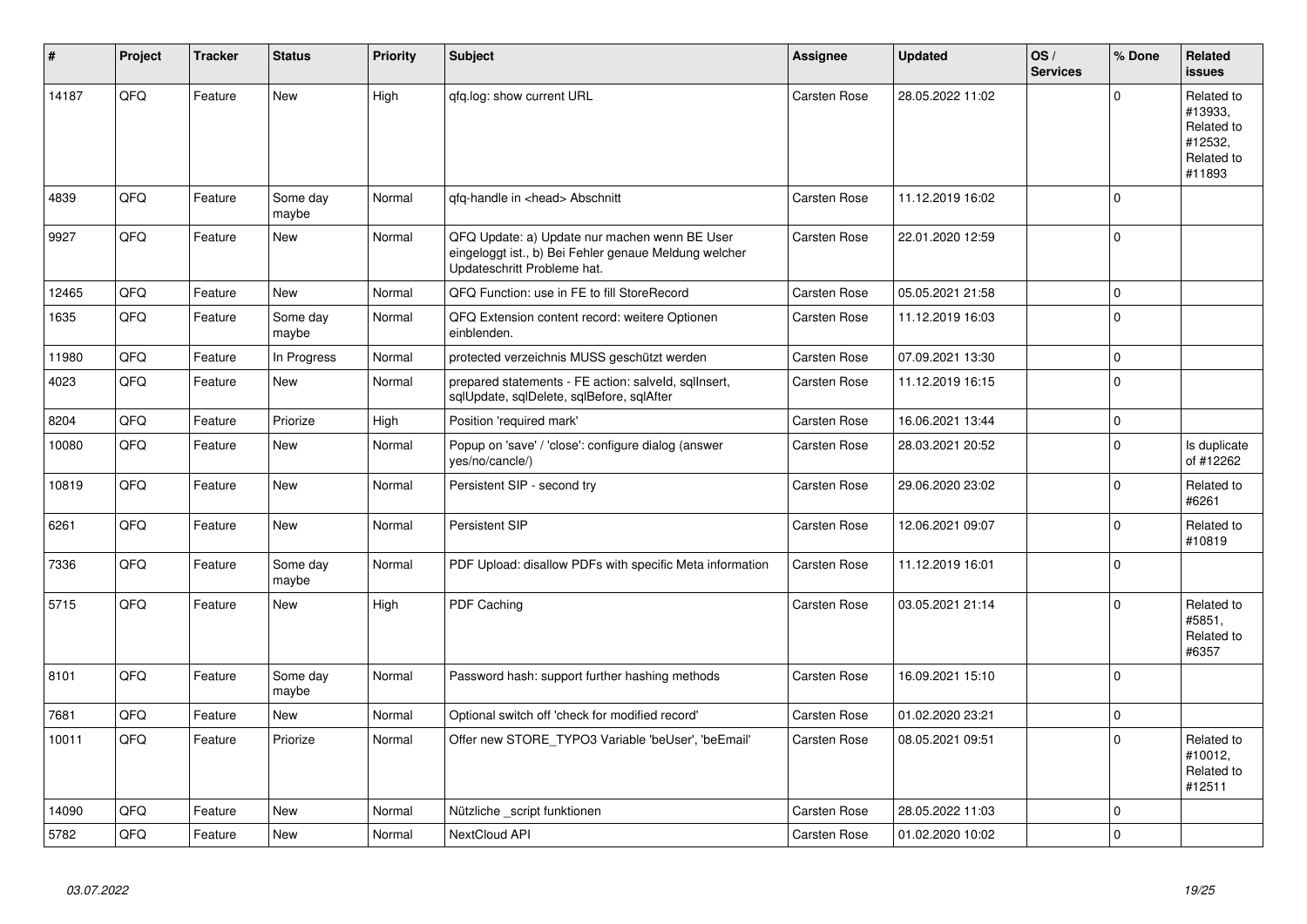| #     | Project | <b>Tracker</b> | <b>Status</b>     | <b>Priority</b> | Subject                                                                                  | <b>Assignee</b> | <b>Updated</b>   | OS/<br><b>Services</b> | % Done      | Related<br><b>issues</b>                                             |
|-------|---------|----------------|-------------------|-----------------|------------------------------------------------------------------------------------------|-----------------|------------------|------------------------|-------------|----------------------------------------------------------------------|
| 6437  | QFQ     | Feature        | <b>New</b>        | Normal          | Neuer Mode Button bei FormElementen                                                      | Carsten Rose    | 01.02.2020 23:21 |                        | $\Omega$    | Related to<br>#9668.<br>Blocked by<br>#9678                          |
| 12023 | QFQ     | Feature        | <b>New</b>        | Normal          | MySQL Stored Precdure: QDECODESPECIALCHAR()                                              | Carsten Rose    | 16.02.2021 11:16 |                        | $\mathbf 0$ | Related to<br>#12022                                                 |
| 9579  | QFQ     | Feature        | Some day<br>maybe | Normal          | Multiform with Process Row                                                               | Carsten Rose    | 11.12.2019 16:01 |                        | $\mathbf 0$ |                                                                      |
| 5695  | QFQ     | Feature        | In Progress       | Normal          | Multiform                                                                                | Carsten Rose    | 02.01.2021 18:38 |                        | $\Omega$    |                                                                      |
| 10714 | QFQ     | Feature        | <b>New</b>        | Normal          | multi Table Form                                                                         | Carsten Rose    | 16.03.2021 18:44 |                        | $\mathbf 0$ |                                                                      |
| 11516 | QFQ     | Feature        | <b>New</b>        | Normal          | Multi Page Form (Previous/Next Buttons)                                                  | Carsten Rose    | 16.03.2021 17:52 |                        | $\mathbf 0$ |                                                                      |
| 4365  | QFQ     | Feature        | Some day<br>maybe | Normal          | Multi Language: new way of config                                                        | Carsten Rose    | 01.02.2020 23:20 |                        | $\mathbf 0$ |                                                                      |
| 13330 | QFQ     | Feature        | In Progress       | Normal          | Multi Form: Upload                                                                       | Carsten Rose    | 07.11.2021 12:40 |                        | 50          | Related to<br>#9706                                                  |
| 9706  | QFQ     | Feature        | <b>New</b>        | Normal          | Multi File Upload (hidden template group)                                                | Carsten Rose    | 01.02.2020 23:22 |                        | $\Omega$    | Related to<br>#7521,<br>Related to<br>#5562,<br>Related to<br>#13330 |
| 10015 | QFQ     | Feature        | Priorize          | Normal          | Monospace in Textarea                                                                    | Carsten Rose    | 03.02.2020 13:40 |                        | $\mathbf 0$ |                                                                      |
| 6765  | QFQ     | Feature        | <b>New</b>        | Normal          | Moeglichkeit via QFQ eigene Logs zu schreiben                                            | Carsten Rose    | 01.02.2020 23:21 |                        | $\mathbf 0$ |                                                                      |
| 11523 | QFQ     | Feature        | <b>New</b>        | Normal          | Mit dynamic Update erkennen, ob Upload gemacht wurde                                     | Carsten Rose    | 13.11.2020 15:07 |                        | $\mathbf 0$ | Related to<br>#9533                                                  |
| 10014 | QFQ     | Feature        | <b>New</b>        | Normal          | Manual.rst: describe behaviour and process order of<br>fillStoreVar, slaveId, sqlBefore, | Carsten Rose    | 01.02.2020 22:31 |                        | $\Omega$    |                                                                      |
| 9208  | QFQ     | Feature        | <b>New</b>        | Normal          | Manage 'recent' records                                                                  | Carsten Rose    | 01.02.2020 23:22 |                        | $\mathbf 0$ |                                                                      |
| 11747 | QFQ     | Feature        | New               | Normal          | Maintenance Page with Redirect                                                           | Carsten Rose    | 03.05.2021 20:47 |                        | $\Omega$    | Related to<br>#11741                                                 |
| 2084  | QFQ     | Feature        | Some day<br>maybe | Normal          | Mailto mit encryption: Subrecord                                                         | Carsten Rose    | 11.12.2019 16:03 |                        | $\pmb{0}$   | Related to<br>#2082                                                  |
| 3504  | QFQ     | Feature        | New               | Normal          | Logging: welche Action FEs werden wann wie ausgefuehrt                                   | Carsten Rose    | 01.02.2020 23:21 |                        | $\Omega$    | Related to<br>#5458.<br>Related to<br>#4092                          |
| 5852  | QFQ     | Feature        | Some day<br>maybe | Normal          | Logging: mail.log / sql.log - im FE anzeigen und via AJAX<br>aktualisieren               | Carsten Rose    | 01.02.2020 23:19 |                        | $\mathbf 0$ | Related to<br>#5885                                                  |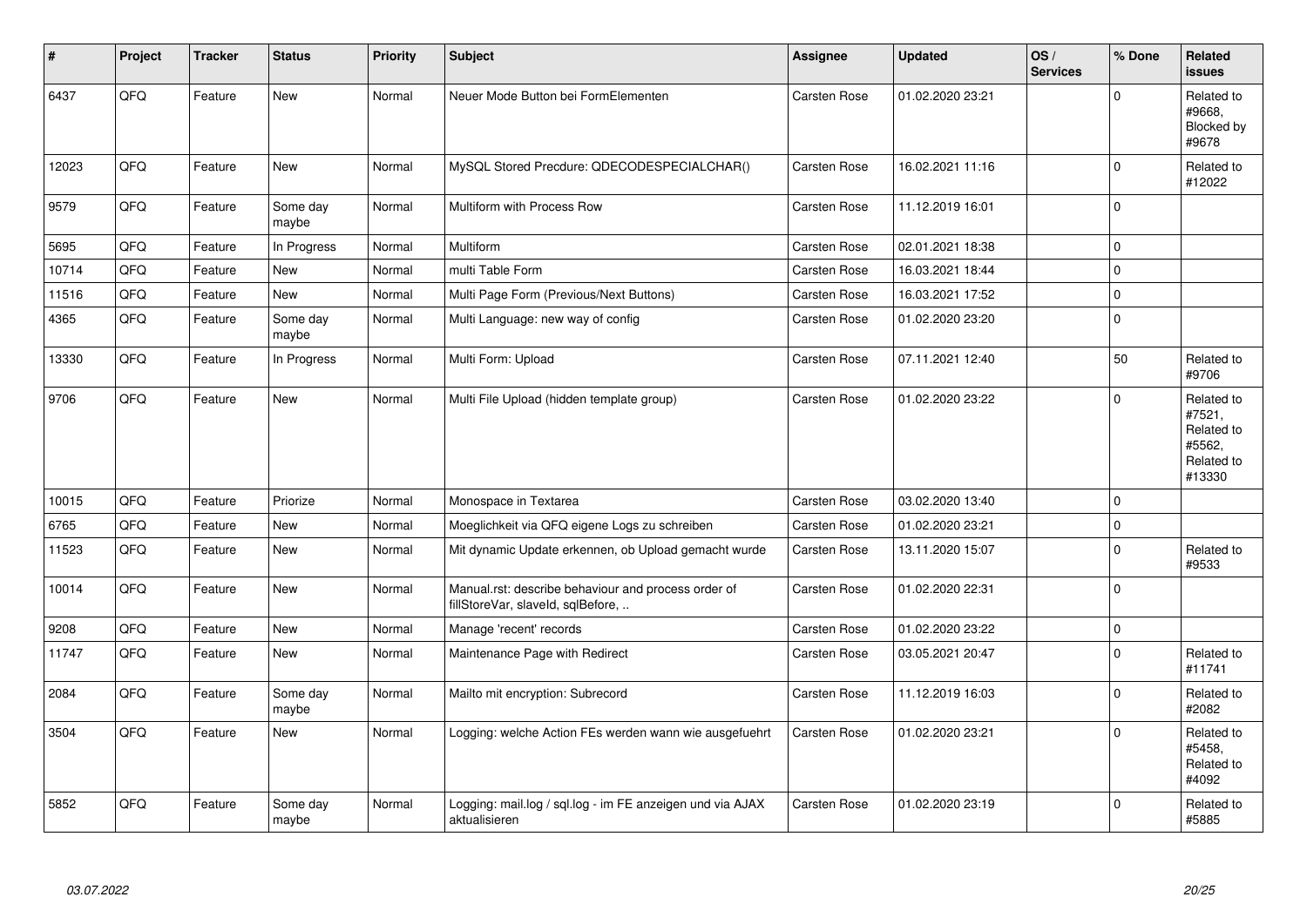| #     | Project | <b>Tracker</b> | <b>Status</b>     | <b>Priority</b> | Subject                                                                                | <b>Assignee</b> | <b>Updated</b>   | OS/<br><b>Services</b> | % Done      | Related<br>issues                            |
|-------|---------|----------------|-------------------|-----------------|----------------------------------------------------------------------------------------|-----------------|------------------|------------------------|-------------|----------------------------------------------|
| 2361  | QFQ     | Feature        | New               | Normal          | Logging wer/wann/wo welches Formular aufgerufen hat                                    | Carsten Rose    | 11.12.2019 16:15 |                        | $\Omega$    | Related to<br>#4432,<br>Related to<br>#7480  |
| 9777  | QFQ     | Feature        | <b>New</b>        | Normal          | Logging QFQ Variables                                                                  | Carsten Rose    | 16.12.2019 17:17 |                        | $\mathbf 0$ |                                              |
| 8702  | QFQ     | Feature        | New               | Normal          | Load Record which is locked: missing user info                                         | Carsten Rose    | 11.12.2019 16:16 |                        | $\mathbf 0$ | Related to<br>#9789                          |
| 3457  | QFQ     | Feature        | Some day<br>maybe | Normal          | LDAP: concat multi values to one single entry                                          | Carsten Rose    | 11.12.2019 16:02 |                        | $\mathbf 0$ |                                              |
| 14371 | QFQ     | Feature        | Priorize          | Normal          | LDAP via REPORT                                                                        | Carsten Rose    | 19.06.2022 16:37 |                        | $\mathbf 0$ |                                              |
| 10593 | QFQ     | Feature        | New               | Normal          | label2: text behind input element                                                      | Carsten Rose    | 16.05.2020 10:57 |                        | $\mathbf 0$ |                                              |
| 10443 | QFQ     | Feature        | In Progress       | Normal          | Konzept_api / _live                                                                    | Carsten Rose    | 07.05.2020 09:39 |                        | $\mathbf 0$ |                                              |
| 1946  | QFQ     | Feature        | Some day<br>maybe | Normal          | Kontrolle ob der ReadOnly Modus bei den<br>Formularelementen korrekt implementiert ist | Carsten Rose    | 11.12.2019 16:03 |                        | $\mathbf 0$ |                                              |
| 4259  | QFQ     | Feature        | Some day<br>maybe | Normal          | Instant trigger a cron job                                                             | Carsten Rose    | 11.12.2019 16:03 |                        | $\mathbf 0$ |                                              |
| 7522  | QFQ     | Feature        | Priorize          | Normal          | Inserting default index.html to folder (Avoid Apache<br>Indexing)                      | Carsten Rose    | 01.02.2020 10:13 |                        | 0 l         |                                              |
| 9517  | QFQ     | Feature        | In Progress       | High            | Input multiple tags with typeahead                                                     | Carsten Rose    | 03.05.2021 21:14 |                        | 40          | Related to<br>#10150                         |
| 11036 | QFQ     | Feature        | Some day<br>maybe | Normal          | inline report editor permissions                                                       | Carsten Rose    | 16.09.2021 15:09 |                        | $\mathbf 0$ | Related to<br>#11323                         |
| 7453  | QFQ     | Feature        | Some day<br>maybe | Normal          | import / export forms QFQ                                                              | Carsten Rose    | 16.09.2021 15:10 |                        | 0           |                                              |
| 7660  | QFQ     | Feature        | <b>New</b>        | Normal          | IMAP: import mails to DB, move / delete mails                                          | Carsten Rose    | 01.02.2020 09:52 |                        | $\mathbf 0$ |                                              |
| 8217  | QFQ     | Feature        | <b>New</b>        | Normal          | if-elseif-else construct                                                               | Carsten Rose    | 16.03.2021 18:41 |                        | $\Omega$    | Related to<br>#10716                         |
| 12480 | QFG     | Feature        | <b>New</b>        | Normal          | If QFQ upgrade is running, block further request                                       | Carsten Rose    | 03.05.2021 20:45 |                        | $\mathbf 0$ |                                              |
| 11702 | QFQ     | Feature        | New               | Normal          | HTML Special Char makes no sense for 'allbut' if '&' is<br>forbidden                   | Carsten Rose    | 07.12.2021 16:35 |                        | $\mathbf 0$ | Related to<br>#5112,<br>Related to<br>#14320 |
| 10095 | QFG     | Feature        | Some day<br>maybe | Normal          | Generic Gitlab Integration into QFQ                                                    | Carsten Rose    | 16.09.2021 15:10 |                        | O           |                                              |
| 9900  | QFQ     | Feature        | Priorize          | Normal          | Generic API Call: tt-content record >> JSON                                            | Carsten Rose    | 01.02.2020 10:13 |                        | 0           |                                              |
| 6609  | QFQ     | Feature        | New               | Normal          | Formlet: JSON API erweitern                                                            | Carsten Rose    | 01.02.2020 23:21 |                        | 50          |                                              |
| 6602  | QFQ     | Feature        | New               | Normal          | Formlet: in Report auf Mausklick ein mini-form oeffnen                                 | Carsten Rose    | 11.12.2019 16:16 |                        | 0           |                                              |
| 8034  | QFG     | Feature        | Priorize          | Normal          | FormElement 'data': 22.22.2222 should not be accepted                                  | Carsten Rose    | 01.02.2020 10:13 |                        | $\mathbf 0$ |                                              |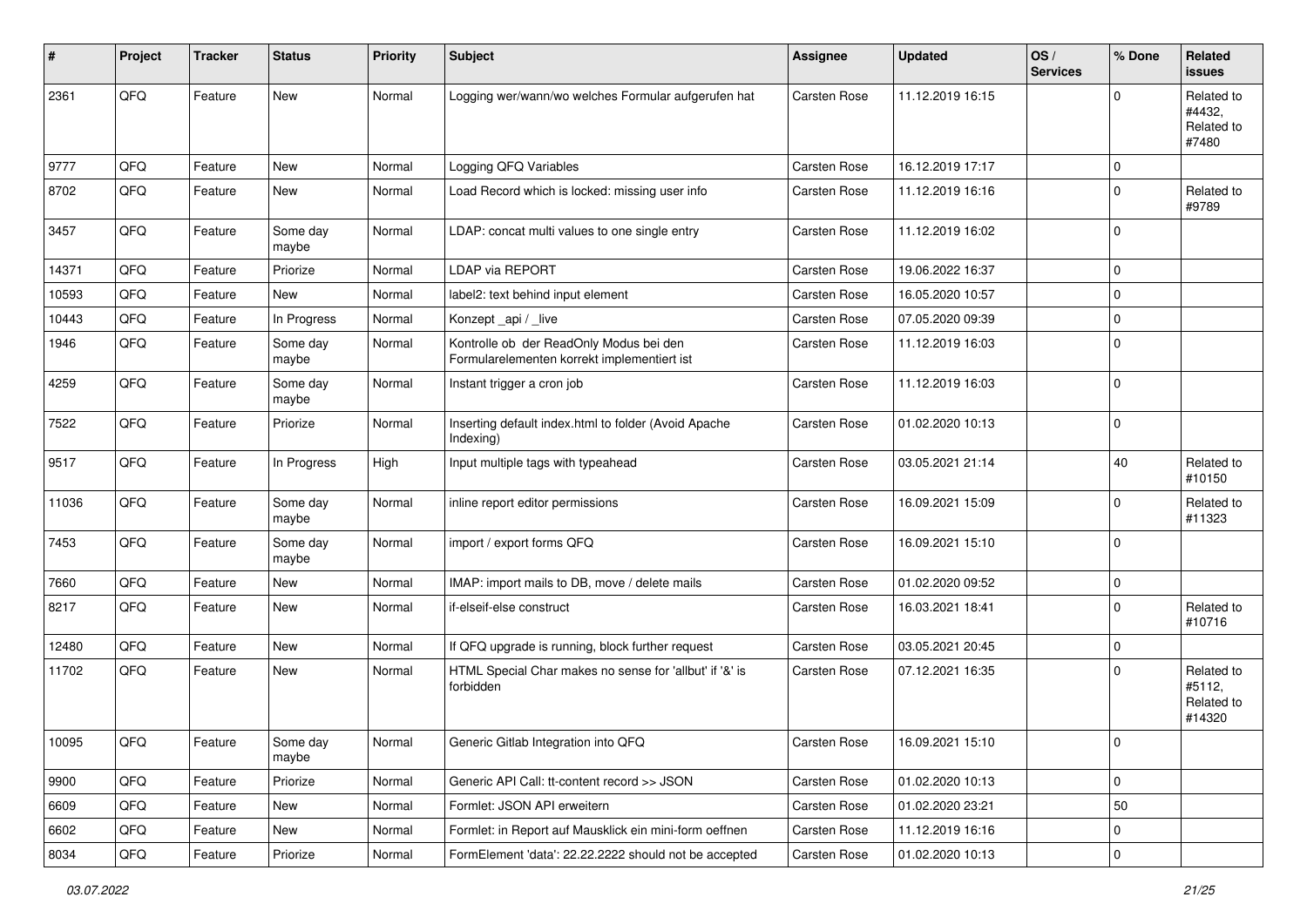| #     | Project | <b>Tracker</b> | <b>Status</b>     | <b>Priority</b> | <b>Subject</b>                                                                                                                      | Assignee            | <b>Updated</b>   | OS/<br><b>Services</b> | % Done      | Related<br>issues                                                     |
|-------|---------|----------------|-------------------|-----------------|-------------------------------------------------------------------------------------------------------------------------------------|---------------------|------------------|------------------------|-------------|-----------------------------------------------------------------------|
| 7290  | QFQ     | Feature        | Priorize          | Normal          | FormEditor: title as textarea if LEN(title)>60                                                                                      | <b>Carsten Rose</b> | 01.02.2020 10:13 |                        | $\Omega$    | Blocked by<br>#7682                                                   |
| 14290 | QFQ     | Feature        | Priorize          | Normal          | FormEditor: Show Table Definition                                                                                                   | <b>Carsten Rose</b> | 19.06.2022 16:37 |                        | $\pmb{0}$   |                                                                       |
| 3350  | QFQ     | Feature        | Some day<br>maybe | Normal          | FormEditor: Hilfetext hinter 'checktype'                                                                                            | <b>Carsten Rose</b> | 11.12.2019 16:02 |                        | $\Omega$    |                                                                       |
| 9537  | QFQ     | Feature        | New               | Normal          | FormEditor: Edit fieldset in FrontEnd                                                                                               | <b>Carsten Rose</b> | 01.02.2020 23:22 |                        | $\pmb{0}$   |                                                                       |
| 3877  | QFQ     | Feature        | Some day<br>maybe | Normal          | FormEditor: die Felder die aktuell nicht gebraucht werden<br>nur auf readonly/disabled setzen (nicht ausblenden > das<br>irritiert. | <b>Carsten Rose</b> | 11.12.2019 16:03 |                        | $\Omega$    |                                                                       |
| 6998  | QFQ     | Feature        | Priorize          | Normal          | Form: with debug=on show column information as tooltip of<br>column label                                                           | <b>Carsten Rose</b> | 01.02.2020 10:13 |                        | $\Omega$    |                                                                       |
| 6289  | QFQ     | Feature        | <b>New</b>        | Normal          | Form: Log                                                                                                                           | Carsten Rose        | 01.02.2020 23:21 |                        | $\mathbf 0$ |                                                                       |
| 3708  | QFQ     | Feature        | Some day<br>maybe | Normal          | Form: input - 'specialchars', 'none'  gewisse tags<br>erlauben, andere verbieten                                                    | Carsten Rose        | 11.12.2019 16:02 |                        | $\Omega$    | Related to<br>#14320                                                  |
| 9668  | QFQ     | Feature        | Priorize          | Normal          | Form.mode: rename 'hidden' to 'hide'                                                                                                | Carsten Rose        | 05.05.2021 22:14 |                        | $\Omega$    | Related to<br>#6437                                                   |
| 5983  | QFQ     | Feature        | Some day<br>maybe | Normal          | Form Submit (save & update): normalize date/-time FE                                                                                | <b>Carsten Rose</b> | 01.02.2020 23:19 |                        | $\mathbf 0$ |                                                                       |
| 12315 | QFQ     | Feature        | Some day<br>maybe | Normal          | Form History (Diffs) / Backups                                                                                                      | <b>Carsten Rose</b> | 16.09.2021 15:10 |                        | $\mathbf 0$ |                                                                       |
| 11322 | QFQ     | Feature        | Some day<br>maybe | Normal          | Form Element JSON - (multiline parameter field)                                                                                     | Carsten Rose        | 16.09.2021 15:10 |                        | $\Omega$    |                                                                       |
| 9602  | QFQ     | Feature        | New               | Normal          | Form definition as JSON                                                                                                             | <b>Carsten Rose</b> | 01.02.2020 23:21 |                        | $\Omega$    | Related to<br>#9600                                                   |
| 8336  | QFQ     | Feature        | New               | Normal          | Form > modified > Close New: a) Optional disable popup, b)<br>custom text, c) mode on save: close stay                              | Carsten Rose        | 01.02.2020 23:22 |                        | $\mathbf 0$ | Related to<br>#8335                                                   |
| 4413  | QFQ     | Feature        | <b>New</b>        | Normal          | fieldset: show/hidden, modeSql, dynamicUpdate                                                                                       | Carsten Rose        | 09.02.2022 15:19 |                        | $\mathbf 0$ |                                                                       |
| 4872  | QFQ     | Feature        | Some day<br>maybe | Normal          | Fields of Typo3 page available in STORE_TYPO3                                                                                       | Carsten Rose        | 01.02.2020 23:19 |                        | $\mathbf 0$ |                                                                       |
| 7920  | QFQ     | Feature        | <b>New</b>        | Normal          | FE: Syntax Highlight, Zeinlenumbruch                                                                                                | Carsten Rose        | 01.02.2020 10:03 |                        | $\mathbf 0$ |                                                                       |
| 12162 | QFQ     | Feature        | New               | Normal          | FE.type=sendmail: personalized mailing (several mails) via<br>template                                                              | Carsten Rose        | 03.05.2021 20:45 |                        | $\Omega$    |                                                                       |
| 10013 | QFQ     | Feature        | Some day<br>maybe | Normal          | FE.typ=editor: CodeMirror                                                                                                           | <b>Carsten Rose</b> | 08.06.2022 10:37 |                        | $\Omega$    | Related to<br>#12611,<br>Related to<br>#12490.<br>Related to<br>#7732 |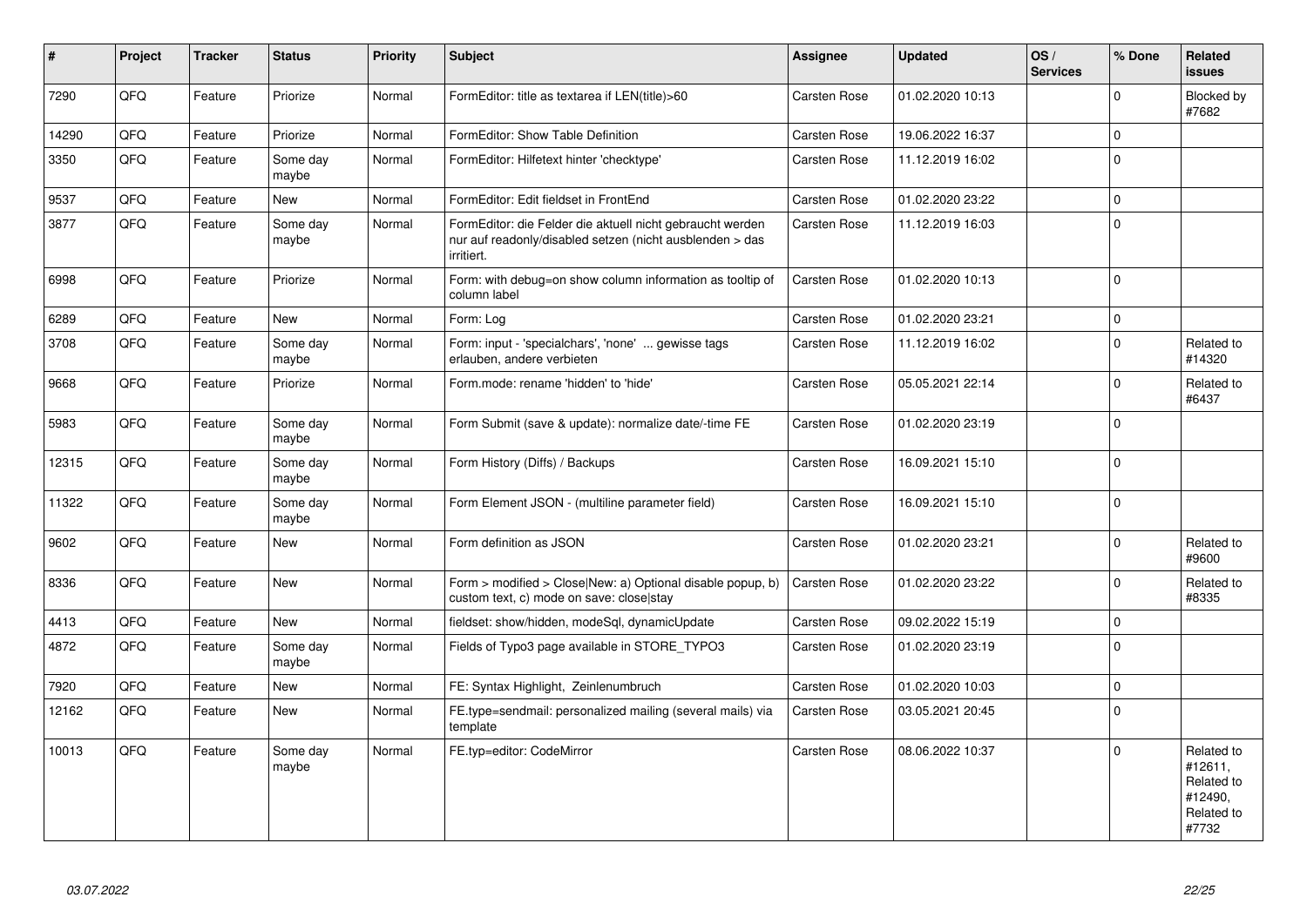| #     | Project | <b>Tracker</b> | <b>Status</b>     | <b>Priority</b> | <b>Subject</b>                                                                                                          | <b>Assignee</b>     | <b>Updated</b>   | OS/<br><b>Services</b> | % Done       | Related<br><b>issues</b>  |
|-------|---------|----------------|-------------------|-----------------|-------------------------------------------------------------------------------------------------------------------------|---------------------|------------------|------------------------|--------------|---------------------------|
| 8277  | QFQ     | Feature        | Priorize          | Normal          | fe.parameter.default=                                                                                                   | Carsten Rose        | 01.02.2020 23:17 |                        | $\Omega$     | Related to<br>#8113       |
| 7812  | QFQ     | Feature        | <b>New</b>        | Normal          | FE 'Subrecord' - new option 'subrecordShowFilter',<br>'subrecordPaging'                                                 | <b>Carsten Rose</b> | 01.02.2020 23:22 |                        | $\Omega$     |                           |
| 9352  | QFQ     | Feature        | <b>New</b>        | Normal          | FE 'Native' fire slaveld, sqlAfter, sqlIns                                                                              | Carsten Rose        | 01.02.2020 23:22 |                        | $\mathbf 0$  |                           |
| 8584  | QFQ     | Feature        | Priorize          | Normal          | FE 'Action' - never assign to Container (except Template<br>Group)                                                      | Carsten Rose        | 01.02.2020 10:13 |                        | $\mathbf{0}$ |                           |
| 8719  | QFQ     | Feature        | New               | Normal          | extraButtonLock: add support for 0/1                                                                                    | Carsten Rose        | 01.02.2020 23:22 |                        | $\mathbf 0$  |                           |
| 11217 | QFQ     | Feature        | Some day<br>maybe | Normal          | <b>Extend Script Functionality</b>                                                                                      | <b>Carsten Rose</b> | 16.09.2021 15:10 |                        | $\Omega$     |                           |
| 3900  | QFQ     | Feature        | Some day<br>maybe | Normal          | Extend documentation of 'Copy / Paste'                                                                                  | <b>Carsten Rose</b> | 11.12.2019 16:03 |                        | $\mathbf 0$  | Related to<br>#3899       |
| 6594  | QFQ     | Feature        | <b>New</b>        | Normal          | Excel: on download, check if there is a valid sip                                                                       | <b>Carsten Rose</b> | 01.02.2020 23:21 |                        | $\mathbf 0$  |                           |
| 12024 | QFQ     | Feature        | <b>New</b>        | Normal          | Excel Export: text columns by default decode<br>htmlspeciachar()                                                        | <b>Carsten Rose</b> | 17.02.2021 23:55 |                        | $\mathbf 0$  | Related to<br>#12022      |
| 10976 | QFQ     | Feature        | <b>New</b>        | Normal          | Excel Export Verbesserungen                                                                                             | Carsten Rose        | 06.08.2020 10:56 |                        | $\Omega$     |                           |
| 4330  | QFQ     | Feature        | Some day<br>maybe | Normal          | Error Message: report missing {{ / }} in sqlUpdate, sqlInsert,<br>sglDelete, sglAfter, sglBefore in FE action elements. | Carsten Rose        | 01.02.2020 23:20 |                        | $\mathbf 0$  |                           |
| 9128  | QFQ     | Feature        | <b>New</b>        | Normal          | Error Message: not replaced variables- a) replace back to<br>'{{', b) underline                                         | Carsten Rose        | 01.02.2020 23:22 |                        | $\Omega$     | Related to<br>#9129       |
| 5132  | QFQ     | Feature        | Some day<br>maybe | Normal          | Error Message sendmail missing attachment: more details                                                                 | Carsten Rose        | 01.02.2020 23:19 |                        | $\mathbf 0$  |                           |
| 6250  | QFQ     | Feature        | In Progress       | Normal          | Enhance layout: a) Subrecord, b) Subrecord-Title                                                                        | Carsten Rose        | 01.02.2020 23:22 |                        | $\Omega$     | Related to<br>#5391       |
| 8585  | QFQ     | Feature        | Priorize          | Normal          | Enhance Error message for 'unknown form'                                                                                | <b>Carsten Rose</b> | 01.02.2020 10:13 |                        | $\mathbf 0$  |                           |
| 5579  | QFQ     | Feature        | Some day<br>maybe | Normal          | Enhance Doc / Presentation: variable type 'link column type'                                                            | <b>Carsten Rose</b> | 01.02.2020 23:19 |                        | $\mathbf 0$  |                           |
| 11460 | QFQ     | Feature        | <b>New</b>        | Normal          | Easier creation of changelog: gitchangelog                                                                              | Carsten Rose        | 12.06.2021 10:20 |                        | $\Omega$     | Related to<br>#13467      |
| 7109  | QFQ     | Feature        | New               | Normal          | Dynamic Updates: row/element hide                                                                                       | Carsten Rose        | 01.02.2020 23:22 |                        | $\Omega$     | Has<br>duplicate<br>#4081 |
| 4082  | QFQ     | Feature        | <b>New</b>        | Normal          | Dynamic Update: modeSql - useful default                                                                                | Carsten Rose        | 01.02.2020 23:22 |                        | $\mathbf 0$  |                           |
| 11504 | QFQ     | Feature        | <b>New</b>        | Normal          | Dynamic Update: Button text update for 'Save',' Close' &<br>'Delete'                                                    | <b>Carsten Rose</b> | 12.11.2020 23:44 |                        | $\mathbf 0$  |                           |
| 3216  | QFQ     | Feature        | Some day<br>maybe | Normal          | dynamic update für checkbox label2                                                                                      | Carsten Rose        | 11.12.2019 16:03 |                        | $\Omega$     | Related to<br>#2081       |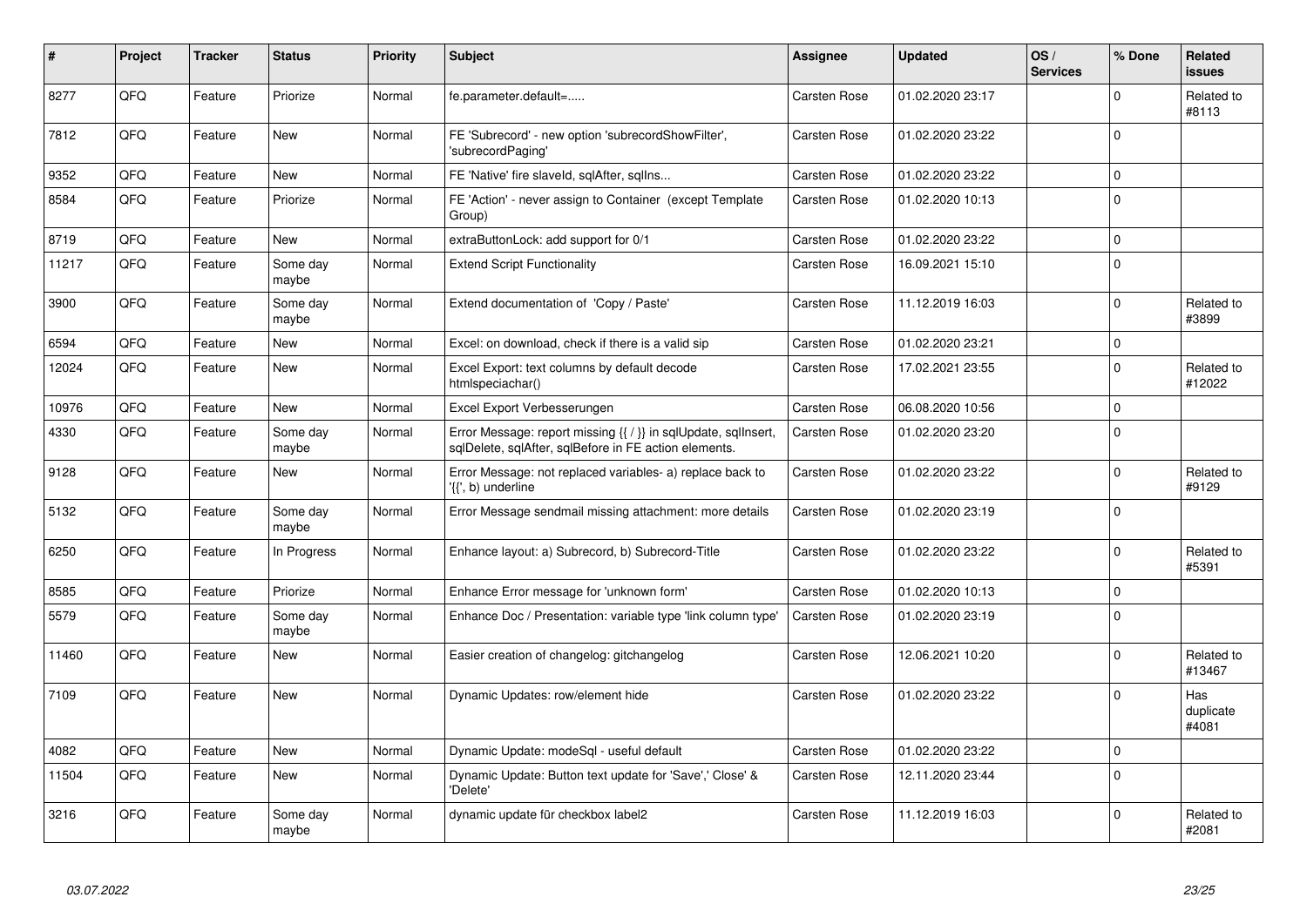| ∦     | Project | <b>Tracker</b> | <b>Status</b>              | <b>Priority</b> | Subject                                                                                                            | <b>Assignee</b>     | <b>Updated</b>   | OS/<br><b>Services</b> | % Done       | Related<br>issues    |
|-------|---------|----------------|----------------------------|-----------------|--------------------------------------------------------------------------------------------------------------------|---------------------|------------------|------------------------|--------------|----------------------|
| 4869  | QFQ     | Feature        | Some day<br>maybe          | Normal          | Dynamic Update (show, hide, readonly?, required?) for<br><b>Template Group Elements</b>                            | <b>Carsten Rose</b> | 01.02.2020 23:19 |                        | 0            | Related to<br>#4865  |
| 2995  | QFQ     | Feature        | Some day<br>maybe          | Normal          | Dropdown JQuery Plugin: 'chosen' - Moeglichkeit um Select<br>Listen mehr Funktion zu geben. Kein Bootstrap noetig. | <b>Carsten Rose</b> | 11.12.2019 16:03 |                        | $\Omega$     |                      |
| 10119 | QFQ     | Feature        | <b>New</b>                 | Normal          | Dropdown (selectlist) & TypeAhead: format and catagorize<br>list                                                   | <b>Carsten Rose</b> | 07.05.2020 09:36 |                        | $\mathbf 0$  |                      |
| 12603 | QFQ     | Feature        | <b>New</b>                 | Normal          | Dropdown (Select), Radio, checkbox:<br>itemListAlways={{!SELECT key, value}}                                       | <b>Carsten Rose</b> | 19.03.2022 17:47 |                        | $\Omega$     |                      |
| 7217  | QFQ     | Feature        | Priorize                   | Normal          | Download: notice User if `_sip=?` is missing                                                                       | <b>Carsten Rose</b> | 01.02.2020 10:13 |                        | $\mathbf 0$  |                      |
| 6292  | QFQ     | Feature        | New                        | Normal          | Download: File speichern mit Hash aber original Filename in<br>der Datenbank vermerken fuer Downloads              | <b>Carsten Rose</b> | 01.02.2020 23:21 |                        | $\mathbf 0$  |                      |
| 10996 | QFQ     | Feature        | <b>New</b>                 | Normal          | Download video via sip: no seek                                                                                    | <b>Carsten Rose</b> | 12.08.2020 14:18 |                        | 0            |                      |
| 12109 | QFQ     | Feature        | <b>New</b>                 | Normal          | Donwload Link: Plain, SIP, Persistent Link, Peristent SIP -<br>new notation                                        | <b>Carsten Rose</b> | 03.05.2021 20:45 |                        | $\Omega$     | Related to<br>#12085 |
| 3905  | QFQ     | Feature        | Some day<br>maybe          | Normal          | Documentation: Best Practice anhand eines Online<br>Bewerbungstools                                                | <b>Carsten Rose</b> | 11.12.2019 16:03 |                        | $\mathbf 0$  |                      |
| 8894  | QFQ     | Feature        | Some day<br>maybe          | Normal          | Documentation Tags Usable in QFQ Application                                                                       | <b>Carsten Rose</b> | 11.12.2019 16:01 |                        | $\mathbf{0}$ |                      |
| 8892  | QFQ     | Feature        | Some day<br>maybe          | Normal          | Display and Edit SQL Comments in Form Editor                                                                       | <b>Carsten Rose</b> | 11.12.2019 16:01 |                        | $\mathbf 0$  |                      |
| 3458  | QFQ     | Feature        | Some day<br>maybe          | Normal          | Display 'Edit Form Element'-Checkbox on form: should<br>depend on FE Group                                         | <b>Carsten Rose</b> | 11.12.2019 16:02 |                        | $\mathbf 0$  | Related to<br>#3447  |
| 3273  | QFQ     | Feature        | Some day<br>maybe          | Low             | Dirty Flag in Form                                                                                                 | <b>Carsten Rose</b> | 11.12.2019 16:02 |                        | $\mathbf 0$  |                      |
| 12503 | QFQ     | Feature        | Priorize                   | Normal          | Detect dangerous UPDATE statement with missing WHERE                                                               | <b>Carsten Rose</b> | 05.05.2021 22:09 |                        | $\mathbf 0$  |                      |
| 7481  | QFQ     | Feature        | <b>New</b>                 | Normal          | Detect 'BaseUrl' automatically                                                                                     | <b>Carsten Rose</b> | 01.02.2020 23:21 |                        | $\mathbf 0$  |                      |
| 7630  | QFQ     | Feature        | Priorize                   | Normal          | detailed error message for simple upload                                                                           | <b>Carsten Rose</b> | 01.02.2020 10:13 |                        | $\mathbf 0$  |                      |
| 13566 | QFQ     | Feature        | Ready to sync<br>(develop) | Normal          | Delete config-example.qfq.php file                                                                                 | Carsten Rose        | 23.12.2021 09:25 |                        | $\mathbf 0$  |                      |
| 9348  | QFQ     | Feature        | <b>New</b>                 | Normal          | defaultThumbnailSize: pre render thumbnails                                                                        | <b>Carsten Rose</b> | 12.06.2021 09:05 |                        | $\mathbf 0$  |                      |
| 3331  | QFQ     | Feature        | Some day<br>  maybe        | Normal          | Default Tooltip fuer page? Links: mit Form und Record ID                                                           | <b>Carsten Rose</b> | 11.12.2019 16:02 |                        | $\Omega$     |                      |
| 12337 | QFQ     | Feature        | Some day<br>maybe          | Normal          | Database.php: better caching                                                                                       | Carsten Rose        | 16.09.2021 15:10 |                        | $\mathbf 0$  |                      |
| 3990  | QFQ     | Feature        | Some day<br>maybe          | High            | custom class definition: add space automatically                                                                   | Carsten Rose        | 03.05.2021 21:14 |                        | $\mathbf 0$  |                      |
| 9136  | QFQ     | Feature        | New                        | Normal          | Create ZIP files with dynamic PDFs                                                                                 | Carsten Rose        | 01.02.2020 23:22 |                        | 0            |                      |
| 13841 | QFQ     | Feature        | New                        | Normal          | Create PDF via iText - evaluate                                                                                    | Carsten Rose        | 19.03.2022 17:42 |                        | 0            |                      |